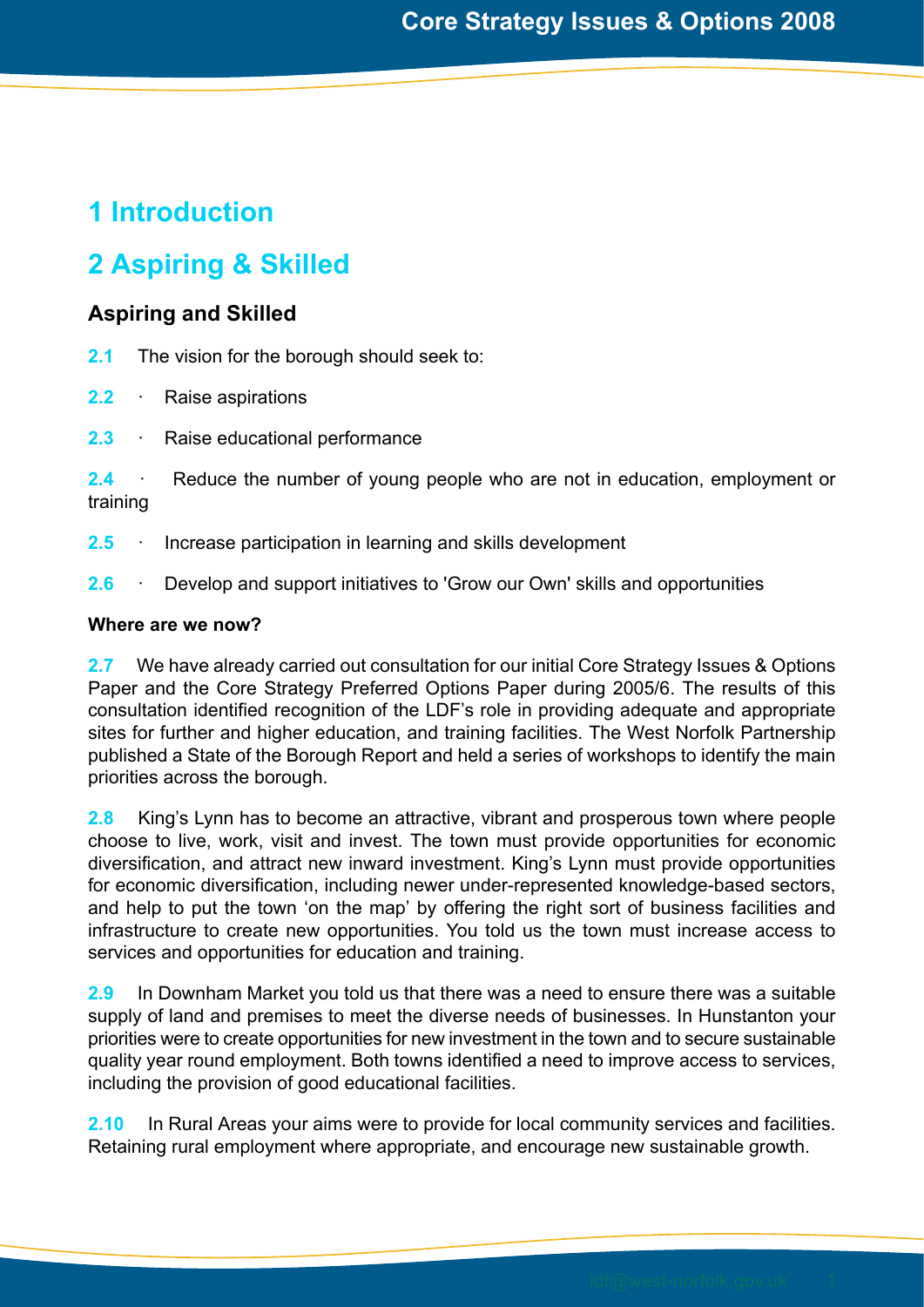**2.11** The issue of skills and aspirations was not addressed in the previous Core Strategy Preferred Options Paper. However consultation carried out by the West Norfolk Partnership highlighted this as one of the major issues for the borough. Educational attainment levels have improved in the Borough but the numbers of young people staying in full time education after 16, though increasing, are still below the national average. The number of people who are working and are qualified to NVQ level 4 is also lower than the regional and national average and there are significant numbers who have no qualifications at all. There are fewer employees in higher level roles (manager, professional and associated professional and technical occupations) and fewer in administrative roles in the borough in comparison to the region and the country as a whole. Also earnings in the borough are considerably lower than elsewhere in the region and the country.

**2.12** Consultants have also now completed our Employment Land Review Study which takes stock of the existing situation, creates a picture of future requirements and identifies a new portfolio of employment sites. This enables us to look more closely at what land we will need to provide for up to 2021, and the most appropriate way of delivering sites.

**2.13** The Economic Development chapter of the East of England Regional Spatial Strategy **()** (RSS) has been reviewed in response to Panel recommendations. Policy E1 provides the indicative targets for job growth from 2001 to 2021. For King's Lynn & West Norfolk this target is set at 5,000 jobs, and the RSS states that the LDF should provide an enabling context to achieve these targets. Proposed policy E2 refers to the provision of employment land. LDFs should ensure an adequate range of sites and premises are identified and allocated / safeguarded to meet the full range of requirements needed to meet the indicative target in E1. This also refers to the need to provide appropriately for identified needs for skills-training and education.

## **Current Issues**

**2.14** Our plan for an 'educated West Norfolk' aims to create a place that recognises the fundamental role of skills and learning in breaking down social and economic barriers. By fostering a culture of learning, it aims to raise aspirations and opportunities for local residents, whilst meeting the needs of business, so that West Norfolk and its communities can fulfil their potential.

**2.15** The vision for King's Lynn as a university town is a recurrent and underpinning theme. The future development of the College of West Anglia site alongside the proposed new Anglia Ruskin University campus provides an important opportunity for developing this role. It also provides a catalyst for promoting wider skills development across West Norfolk, including lifelong learning, 'up-skilling' amongst older generations and improving local workforce skills.

(The Secretary of State's Proposed Changes to the Draft Revision to the Regional Spatial Strategy for the East of England, December 2006)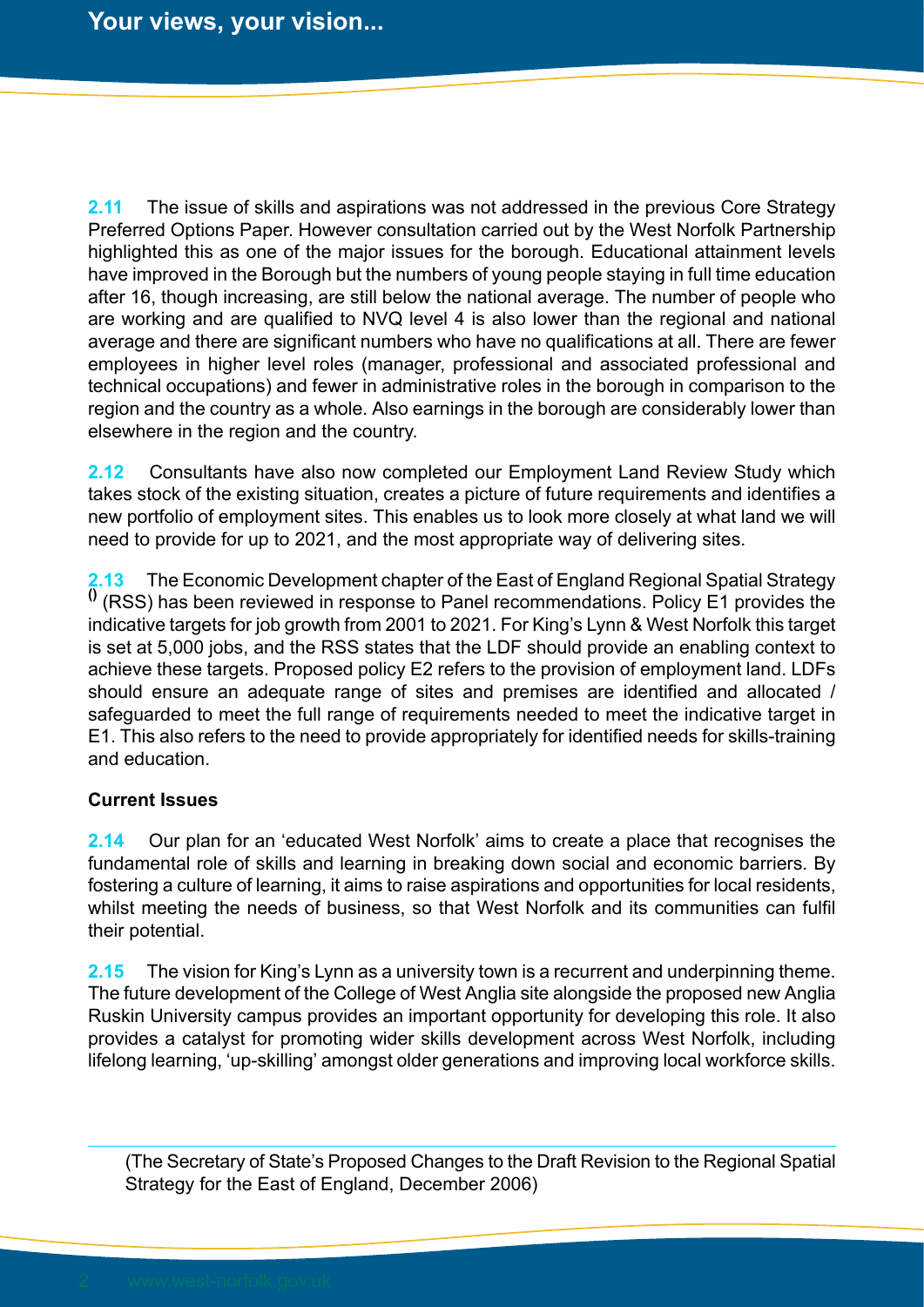**2.16** In addition to promoting skills and qualifications, the University will provide economic benefits by attracting and retaining people with skills and qualifications, crucially, allowing the local community to fulfil its potential in this areas. It will help in raising aspirations and provide opportunities to meet these higher expectations. The plan therefore builds on the University as a driver for other elements of the vision, such as shaping the economy and promoting learning.

**2.17** This part of our vision has links to other developments such as the planned Academy for King's Lynn and the implementation of the 'Building Schools for the Future' programme, which is being rolled-out in West Norfolk ahead of the rest of the county.

**2.18** The Sustainable Community Strategy and Local Development Framework places skills at the centre of West Norfolk's vision, tackling the borough's educational underperformance and need for improved skills. The plan is driven by the end goal of removing the ceilings imposed by the local low levels of skills.

## **Theme Objectives**

**2.19** · Support the development and retention of higher skilled, better paid employment

**2.20** · Support investment in provision of and facilities for education and training and information, advice and guidance

**2.21** · Support provision of affordable and quality housing to attract and retain working people to/in West Norfolk.

**2.22** · Support provision of appropriate transport services to enable local people to access training and employment opportunities within the travel to work area.

## **Relocation of the College of West Anglia**

**2.23** Option 1: The College of West Anglia relocates to the Nar Ouse Regeneration Area. This would enable the college to move into modern purpose built premises where excellent facilities for vocational training can be provided. Through potential links with Anglia Ruskin University this could also enable access to a wider range of higher education, as well as further education. The Council would be in support of the relocation to enhance education and training opportunities across the borough.

**2.24** Option 2: The College of West Anglia remains at its existing site and continues to seek to establish links with Anglia Ruskin University. The Council would seek to support the college and enable a redevelopment/renewal program to enhance and develop existing facilities at this site.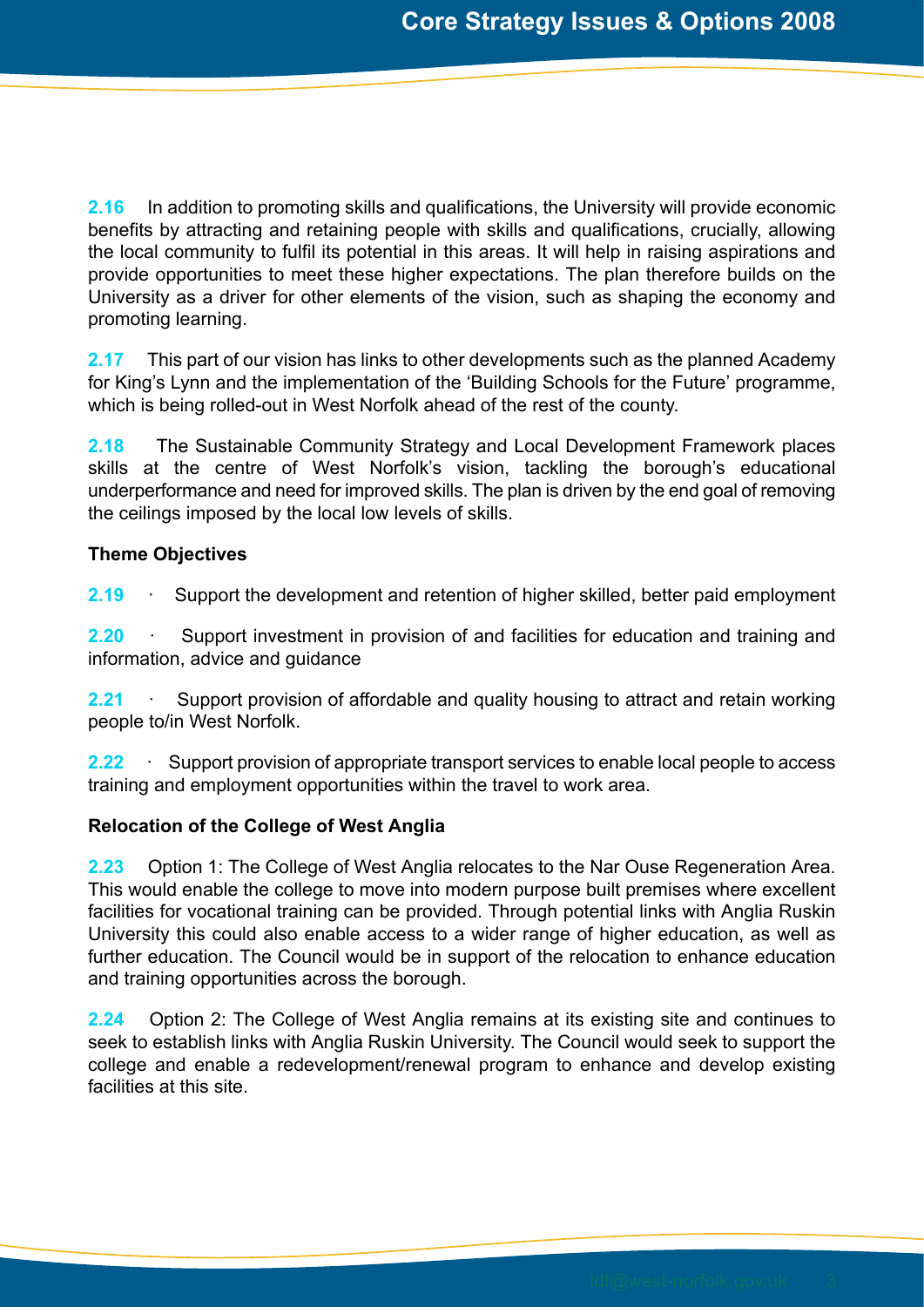**2.25** Option 3: The College of West Anglia relocates to an alternative site within the borough. The Council will support the principle of the relocation of the College and work with the College to identify appropriate sites. This is subject to the fact that the move will have a beneficial impact on the town, it will not detract from the vision and aims for Kings Lynn; the move will assist in the regeneration of the town; and the move will be to a sustainable location.

## **Development of school facilities**

**2.26** Option1: The Council will seek to support primary and secondary schools to improve facilities for the provision of a good range of vocational and academic education, and to enable the schools to establish links into their communities extending their role and function. This could include the need to consider for example, family centres creating space for family learning and extended school services. In the event that improvements or an expansion cannot be carried out on the existing school site we would seek to work with Norfolk County Council to consider alternative sites rather than constrain the development of the school.

**2.27** Option 2: The Council would enforce strict planning controls on all schools within the borough to restrict new building and development, and oppose any school relocation. This will ensure the school remains in a sustainable location but will limit the facilities and services it can provide to the pupils and wider community.

#### **Attract and support skilled employers**

**2.28** The borough is made up of a wide range of employers, however many employ low skilled labour. It is our aspiration to make a step change in the range of jobs available to people in West Norfolk. However the skills base remains patchy with areas of educational underperformance, skills gaps and shortages. We need to stimulate demand for skills and a learning culture from both employers and employees. We need to develop skills that better meet business needs and develop higher level skills to support the knowledge economy.

**2.29** Option 1: The Council, in partnership with service providers, will secure more skilled employment within the borough. Employers should be willing to invest in and develop their workforce. We will seek to attract new skilled and knowledge based employment to the borough, and support the expansion and development of existing businesses and services enabling successful companies to expand existing operations.

**2.30** Option 2: The Council will endeavour to provide a range of appropriate sites, buildings and good transport infrastructure for incoming businesses, and improve the quality of existing facilities, services and housing to make Kings Lynn & West Norfolk an attractive place to live and work.

**2.31** Option 3: We recognise the need to retain quality local employment particularly where the company offer skilled training opportunities. This could include, for example, the Queen Elizabeth Hospital where the Council would endeavour to retain the hospital against moves to redistribute this facility outside of the borough.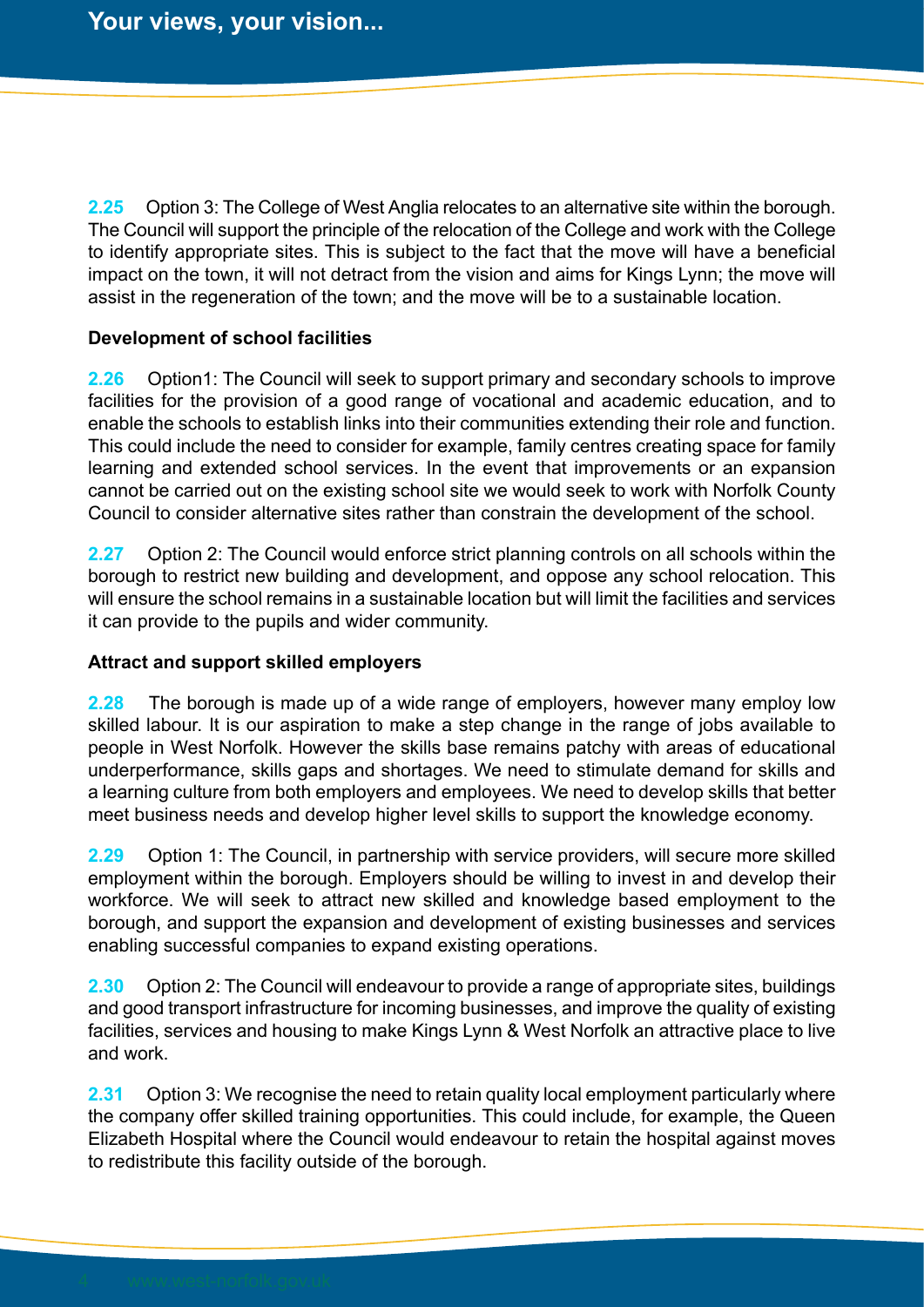**2.32** Option 4: The Council would not actively seek to attract new skilled employers to the borough but support and seek to retain the current range of businesses, simply responding where possible to market changes.

## **Supply of employment land**

**2.33** The LDF must provide a portfolio of employment land which will meet our needs to 2021. The expansion and diversification of the West Norfolk economy can only be assured if there is a sufficient long term provision of a diverse range of employment related buildings and sites in the quantity and quality which reflect both a mix of employment uses and the types and sizes of operation.

**2.34** The recognised need for higher skilled/higher paid employment opportunities can not solely be delivered through the LDF but the LDF can help by ensuring the provision of appropriate land and premises and the appropriate infrastructure, facilities, housing, etc that makes the area an attractive one to invest in.

**2.35** The Employment Land Review recognised that there had been little evidence of inward investment to the borough, and that while our existing supply of employment land is sufficient in quantity terms, the quality of the land restricted the choice and availability. Many of our existing employment sites are constrained and this has affected our ability to attract new investment into the borough, in particular to Kings Lynn.

**2.36** Option 1: We need to review our current employment sites and look at new areas of land to provide for a wide range of employment requirements. By ensuring we have good range of sites available, with the necessary infrastructure in place; we can seek to attract higher level employers. Sites will be concentrated on Kings Lynn and to a lesser extent the towns of Downham Market and Hunstanton. It is also important to consider sites in rural settlements to provide local employment and again add to the range of sites available.

**2.37** Option 2: The Council will actively bring forward the Hardwick Industrial Estate Extension site for employment development. This site was allocated in the adopted Kings Lynn & West Norfolk Local Plan but has not come forward for development. The site was identified in the Employment Land Review Study as 'critical to future supply'.

**2.38** Option 3: Less emphasis is placed on the importance to provide a quality portfolio of employment sites, and priority is given to alternative land uses such as housing. This will limit the availability of sites in attractive, appropriate, sustainable locations. It will also limit our ability to attract new investment to the borough.

## **Accessibility**

**2.39** The lack of rural transport provision has a significant impact on people's ability to access both education and training, and employment opportunities. This is particularly a problem for young people trying to move around the borough, and has a real effect on the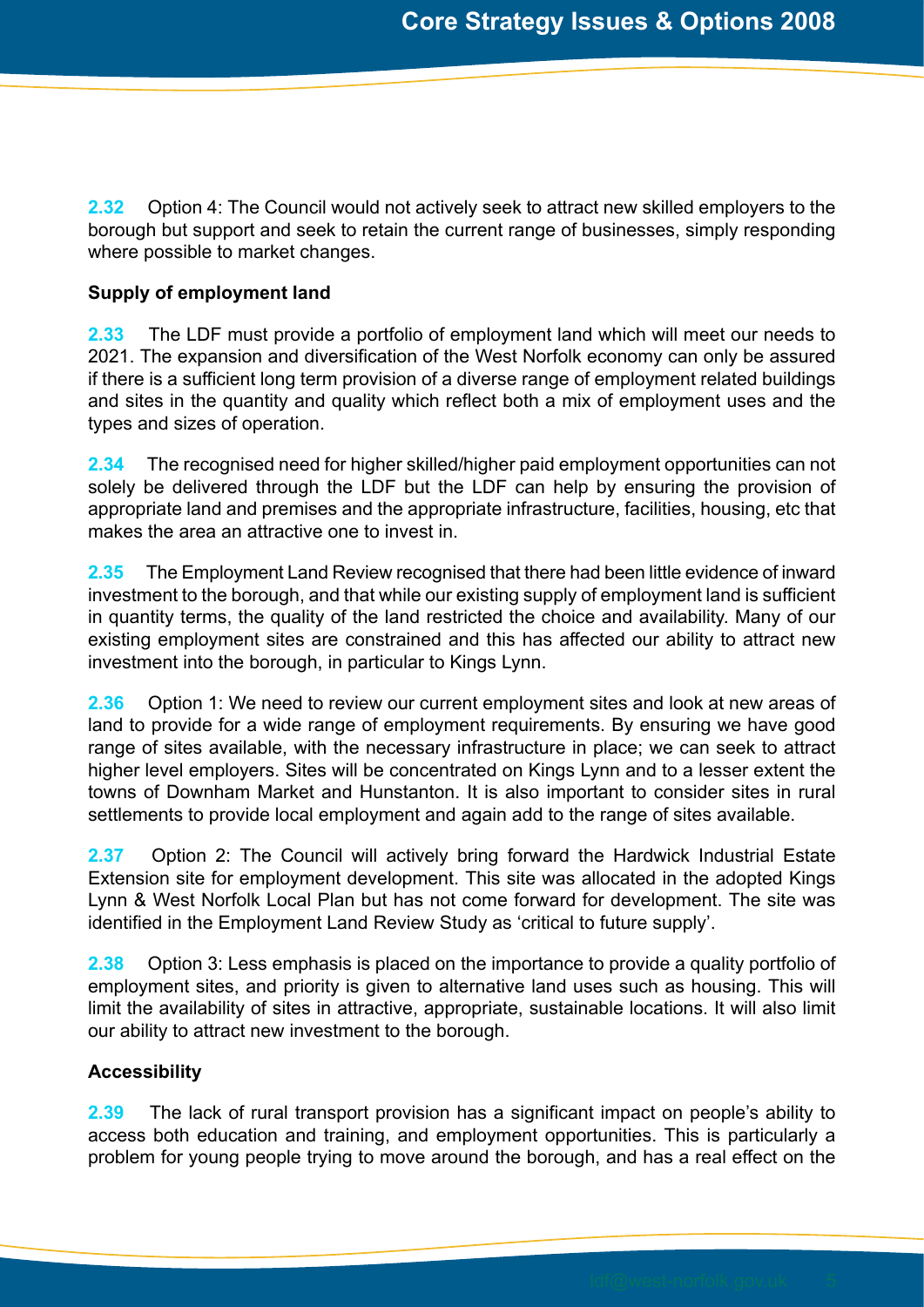aspirations of residents within our borough. By improving accessibility through enhanced public transport services, and by considering alternative schemes such as car share, this would open up many more opportunities.

**2.40** The options for rural transport provision are considered within the Accessible and Connected Theme.

#### **Housing provision**

**2.41** If we are seeking to attract new employers to the borough we also need to ensure we can offer affordable housing and aspirational high quality housing throughout the borough. It is recognised that the inadequate high quality housing offer in Kings Lynn is discouraging people from moving into the town. This needs to be addressed before we can expect to attract high quality skilled employers here. There is also an issue of a lack of affordable housing within many of our rural areas which also restricts choice for people moving into the borough

**2.42** The options for housing type and availability are considered within the Cohesive and Equitable Theme.

# **3 Competitive & Enterprising**

## **Regenerating King's Lynn as a Key Centre for Development and Change**

**3.1** The vision should aspire to:

- 1. Develop King's Lynn as an urban area of regional significance, accommodating at least 7,000 of the 12,000 new houses allocated to the Borough by the Regional Spatial Strategy increasing the population of the urban area to 50,000
- 2. Deliver economic growth focused on King's Lynn's role as a sub regional service centre and key employment sectors of advanced engineering, tourism, value added food activities and developing entrepreneurship
- 3. Regenerate King's Lynn as a town of regional significance
- 4. Increase levels of investment into West Norfolk

## **Where are we now?**

**3.2** This is not the first consultation exercise and you have previously told us that King's Lynn town centre should take more housing, although it needs to be sensitively provided and not be allowed to add to traffic problems. Getting the transport right in the future will be crucial. This includes issues of parking, congestion and public transport which all have a significant effect on local people; not only on convenience but also quality of life, including feelings of safety and perceptions of how attractive places are.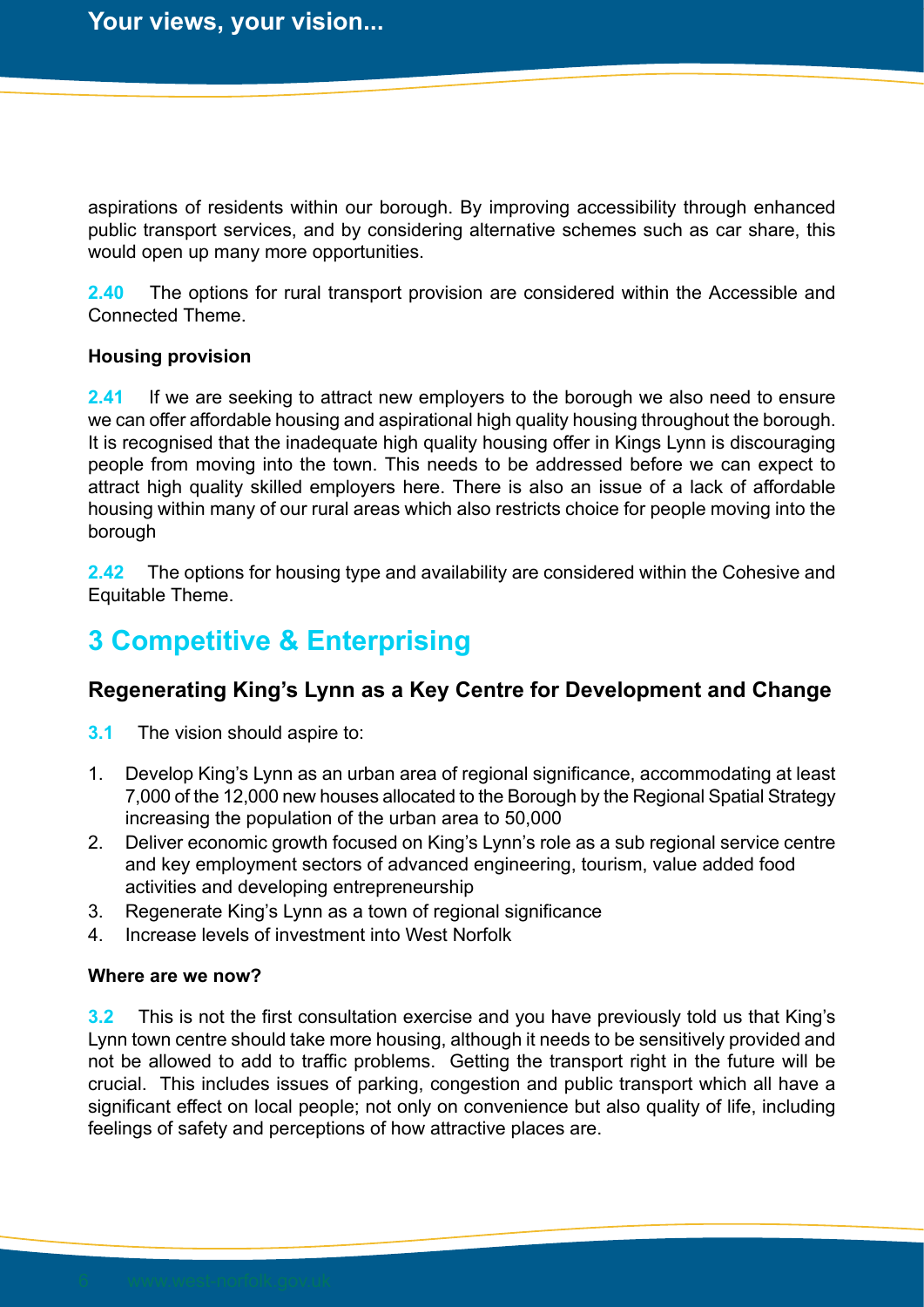**3.3** Better use should be made of the waterfront and historic environment to encourage people to visit all areas of the town centre. The Walks and Tuesday Market Place are seen as particularly important open spaces although the town centre and other facilities are viewed as 'standard' rather than special. There is insufficient provision in the town for younger people, particularly the teenage groups. There should be economic diversification to jobs, in the service and knowledge based sectors, that brings more 'added value', although the transition will not be easy. Economic niches and opportunities should be explored.

**3.4** Hunstanton should be a quality visitor destination, attracting new investment in the town to secure year-round employment while retaining and enhancing the unique characteristics of its Victorian heritage. This tourist emphasis needs to be 'in harmony' with the residents of the town but nevertheless there should be a pro-active approach to enhancing existing facilities, actively identifying potential sites for redevelopment and projects.

**3.5** You want Downham Market to be a vibrant and viable market town providing sustainable employment opportunities a variety of community facilities, notably good educational and health infrastructure that can cope with changing trends. The town centre should be a thriving, prosperous destination that offers more than shopping. Environmental quality is a key consideration, by making the most of the town's natural environment such as the river frontage, providing development which is sympathetic to the local character utilising the historic heritage of the town, and retaining open space and 'greening' the townscape.

**3.6** Transport within and outside the town is an important consideration both to make the town safer for pedestrians and also to promote a regular, reliable, cheap and integrated sustainable transport system.

**3.7** In the rural settlements you also want housing which is affordable for young people, more employment and economic opportunities for rural communities and continuing protection of the countryside for its own sake.

## **What has changed?**

**3.8** Central government has proposed some changes to the Regional Spatial Strategy:

**3.9 Policy KL1** - King's Lynn is to be a **Key Centre for Development and Change** with the following requirements:

- to make further provision for housing, employment and other growth to achieve urban  $\bullet$ renaissance and raise the town population to 50,000.
- enhance the quality of the urban environment
- make effective use of previously developed land  $\bullet$
- provide for an improved range of services in the town
- support the regeneration of communities
- provide improved transport choices both within the urban area and between the town and its hinterland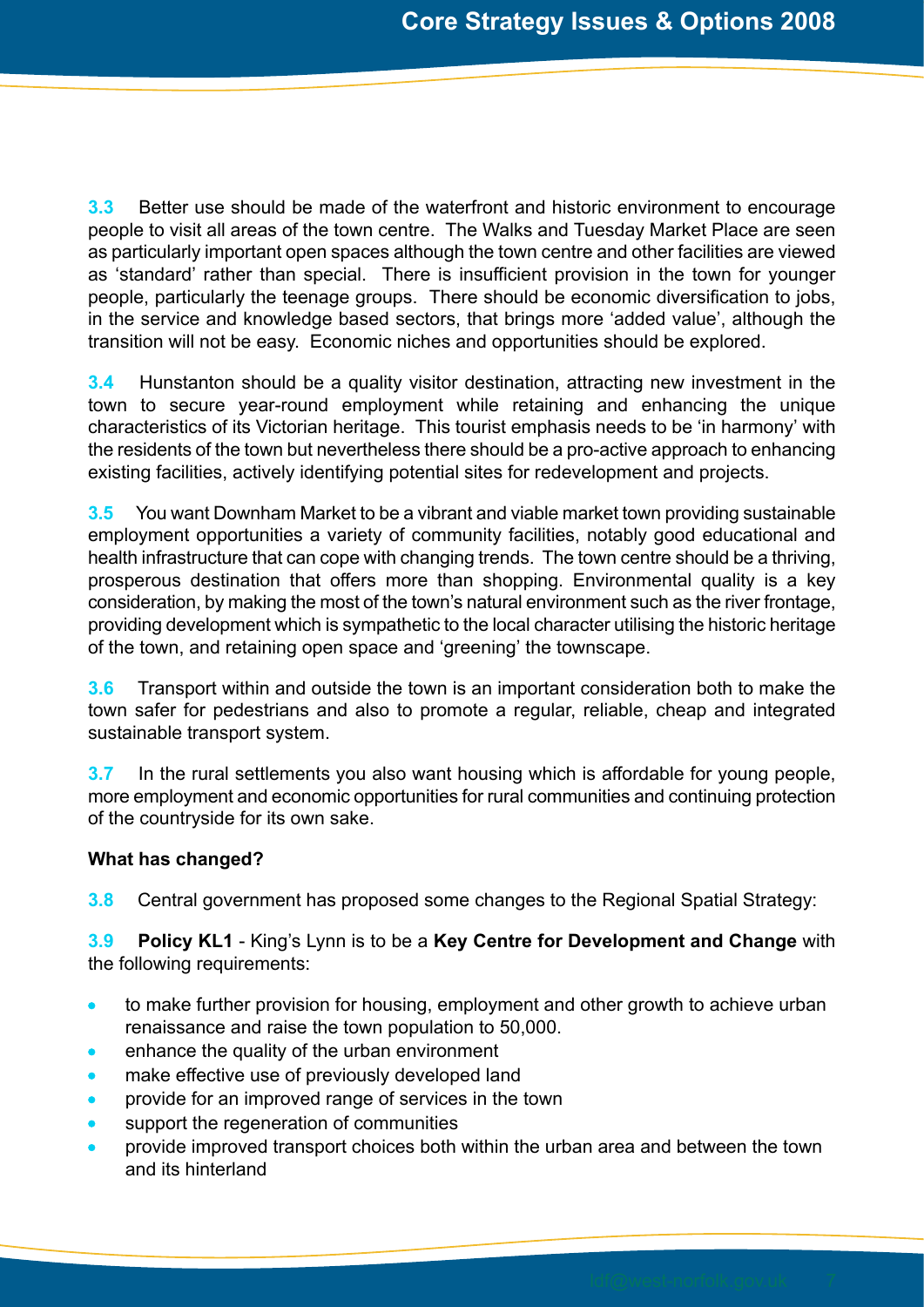**3.10 Policy SS5** - King's Lynn and West Norfolk is to be a **Priority Area for Regeneration**

**3.11 Policy E1**- sets a target for **5,000 new jobs** within the Borough between the period 2001-2021

**3.12 Policy H1** - sets a target of **12,000 new homes** within the Borough between the period 2001-2021; discussions to extend this to 14,400 dwellings over the period 2001-2026 are currently underway

**3.13** Regeneration of King's Lynn through the Urban Renaissance Strategy is embedded within the Council's corporate priorities. Development of the Nar Ouse Regeneration Area, to provide a mix of projects including housing – the Millennium Village – employment and new educational facilities, is underway. Efforts continue to secure regeneration of the waterfront and deliver the marina – a major leisure and tourist facility – further housing and other leisure based uses to complement the visitor attraction of the town centre.

**3.14** The early success of this work has encouraged the Council to resubmit a Growth Point bid to secure additional funding towards the provision of essential infrastructure to meet these demanding targets.

**3.15** Redevelopment of New Conduit Street and Broad Street, the Vancouver Quarter, is essentially complete. The Council has commissioned a Town Centres Study (for King's Lynn, Downham Market and Hunstanton) which forms the basis for future consideration. Notably, this study identifies a potential need for a further 20,000m2 of floorspace for comparison shopping within King's Lynn centre by 2016 and a further study is being commissioned to advise how to take this matter forward.

**3.16** Various housing opportunities identified within the Urban Capacity Study have not been brought forward for development. The Council is currently reviewing that study with a more sophisticated exercise – the Strategic Housing Land Availability Assessment – which will investigate the suitability, achievability and deliverability of potential sites. A development constraint that has achieved more prominence in recent months is the issue of flood risk and this is particularly relevant to King's Lynn. A Strategic Flood Risk Assessment had been carried in 2005 but government requirements have extended the scope and a review is currently being undertaken.

**3.17** In Hunstanton, the Council is currently leading a partnership of organisations addressing the needs of the sea front and town centre areas endeavouring to both enhance their appearance and secure a more robust economy to supplement the tourist industry throughout the year.

**3.18** Downham Market has seen significant population growth in recent years which has not been accompanied with the full provision of appropriate services. Continuous expansion in this way is unlikely to result in the sustainable, vibrant and viable community sought.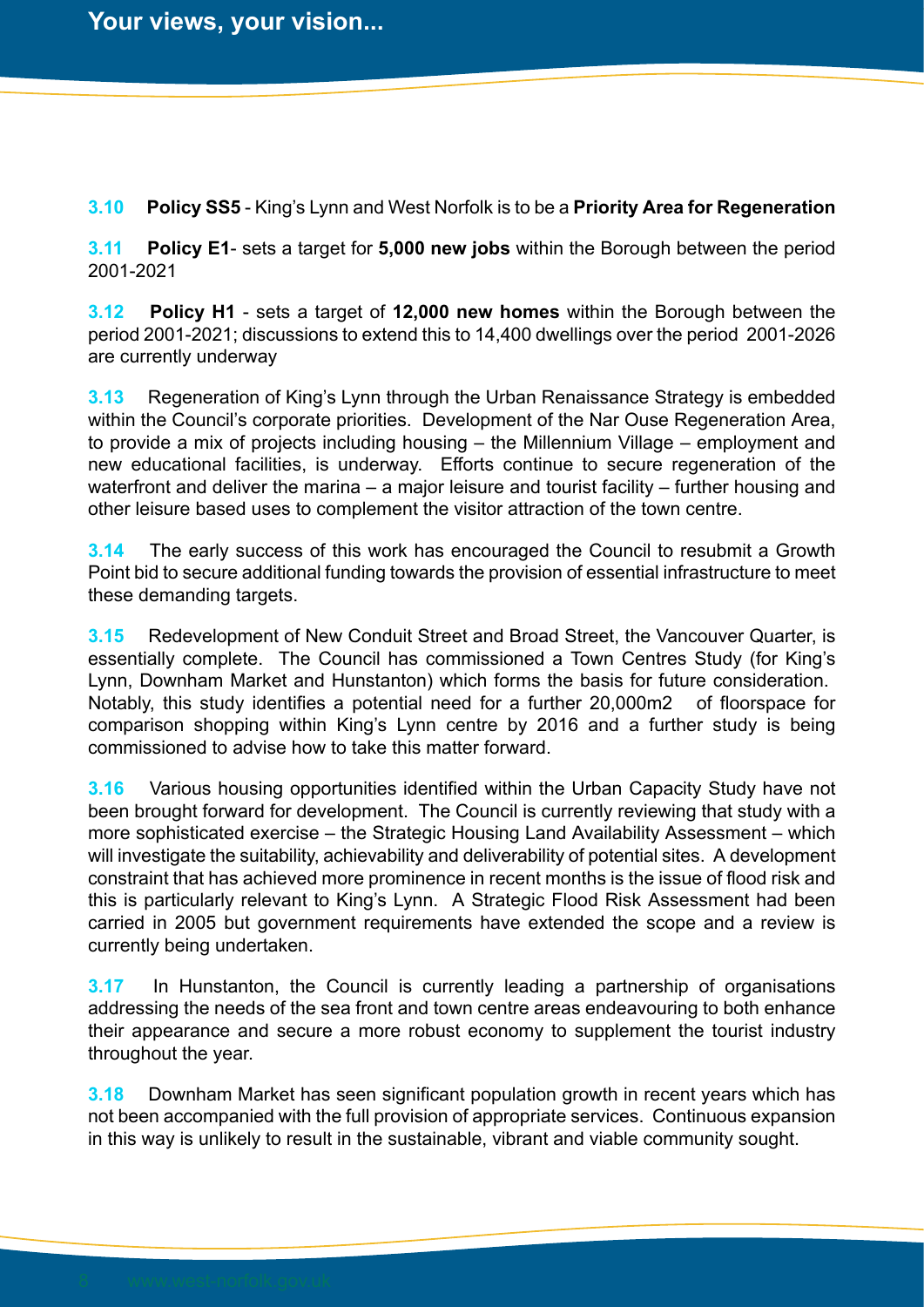**3.19** The requirements to resist development of greenfield sites (previously undeveloped land) has led to increasing pressures to allow market housing on former employment sites.

## **Focusing the provision of at least 7,000 new dwellings in and around the town**

**3.20** The future development of King's Lynn is undeniably constrained. The River Great Ouse lies to the west of the town centre but the associated flood risk has a considerably wider area of influence extending across both the western part of the town and West Lynn. This area of risk continues north into Wootton Marshes, and south along the River Nar valley; it also extends eastward along the Gaywood River and to the south east along Middleton Stop Drain. The town is also bounded by significant roads - A47T trunk road to the south, A149 eastern bypass and Edward Benefer Way / Grimston Road to the north with South Wootton and part of the Area of Outstanding Natural Beauty beyond.

**3.21** The Regional Spatial Strategy sets a target of building at least 7,000 new homes within King's Lynn. How can these be accommodated? Clearly there is a paramount presumption against siting new homes on greenfield (previously undeveloped) land that is subject to flood risk. However economic confidence in the regeneration of King's Lynn will not evolve if all new housing is directed to greenfield land beyond the flood risk i.e. outside of the existing town.

**3.22** Fortunately King's Lynn is a town already in the process of renewal, a town where previously developed land (brownfield sites) is being, and will continue to be, made available for new housing at higher densities. Within the town, areas of brownfield currently subject to flood risk will continue to be brought forward for housing e.g. Boal Quay and the former "*Muckworks*". Some may think on first consideration these should perhaps be excluded from redevelopment because of the risk of flooding but it must be acknowledged that these sites will continue to share the existing and ongoing protection afforded by current flood defences; defences for the town cannot be abandoned. Furthermore, various means of mitigation can be designed into new schemes to support those defences.

**3.23** Not all of the new housing proposed for the town can be accommodated on brownfield sites, and indeed the Council cannot be absolutely confident that all appropriate sites will be made available for redevelopment as infrastructure permits. Fortunately there are also undeveloped sites, and sites with a large component of open land, that could be made available both within the existing development boundaries and immediately adjacent to them (see the Growth Point Programme of Development 2007). Some of these sites within the town may also be at risk to flooding but, as with the brownfield sites, they are also protected by the wider defences of the town. The issues here are twofold:

- not to compound existing problems by extending the town into areas currently at risk of flooding. and
- to secure a timely balance in the release of sites for development. Early release will divert resources from the more complex brownfield sites and delay regeneration though redevelopment; late release could impede the required growth of the town.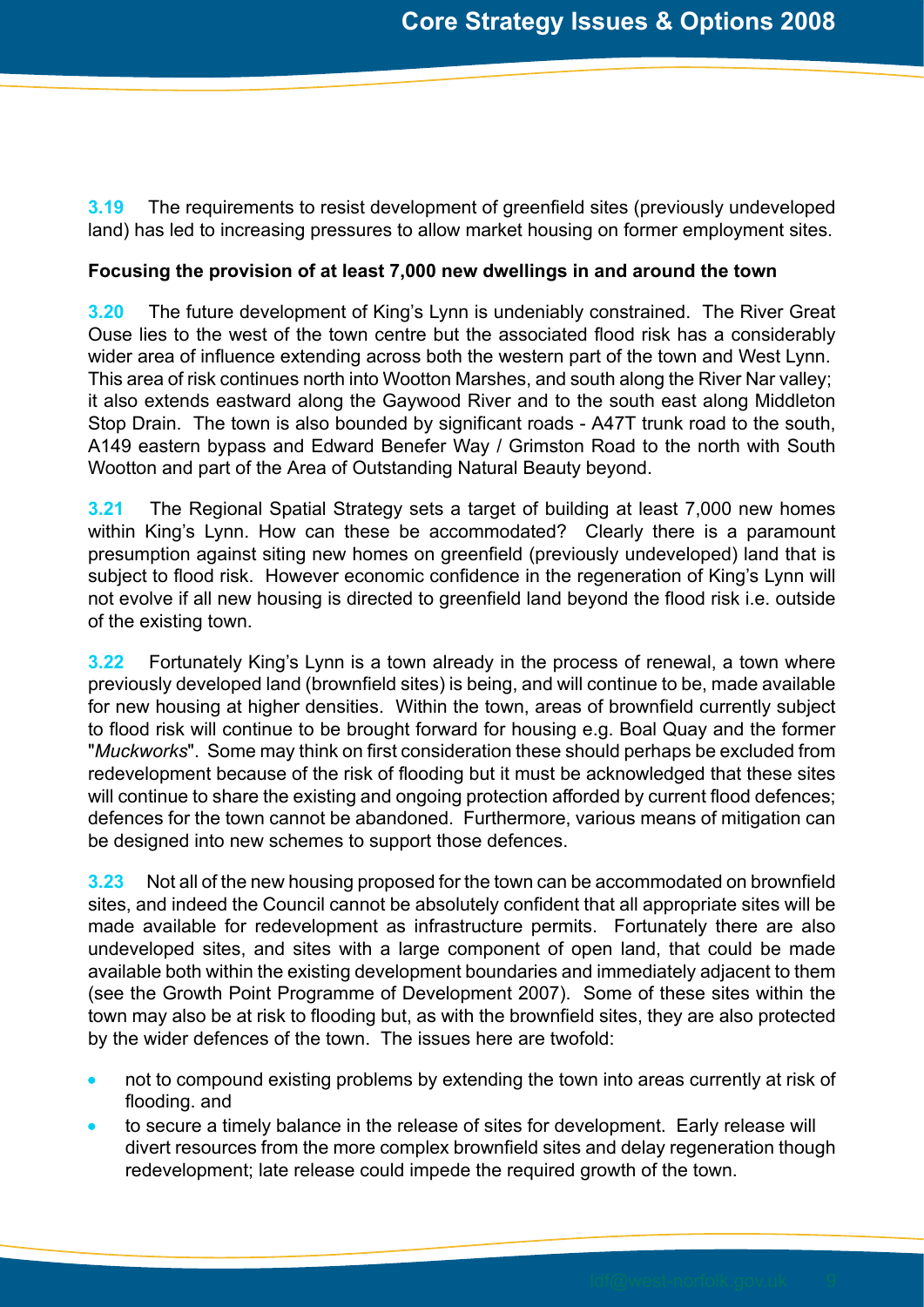**3.24** Because of the compact nature of the town it is likely that at some future date it will become necessary to expand significantly beyond the confines previously outlined. Such an expansion would need to be on accessible land clear of both flood risk and important environmental quality. Suitable land may be found south east of the town between the A10 and A47T corridors (see Growth Point Programme of Development) however, major investment in improving the A47T would be required beforehand. Were such development to be promoted it would also be necessary to ensure that new housing is provided in a balanced manner with appropriate access to all necessary community facilities, employment opportunities and public transport.

## **Option:**

**3.25** The Regional Spatial Strategy requires the town's population to increase to at least 50,000 which is likely to require an additional 7,000 new homes to be built in King's Lynn as part of an on-going programme to secure the regeneration of the urban area, build continuing confidence in the town and attract inward investment to the Borough as a whole. Current studies (e.g. the Growth Point Programme and ongoing Strategic Housing Land Availability Assessment) suggest there is capacity for a greater number of new homes to be provided within and adjacent the town. More housing implies greater local housing choice and enhanced potential for improved accessibility to the town centre and employment areas, and encourages further investment in local services for existing and new residents alike. However, more housing also exacerbates the current difficulties experienced in bringing brownfield land forward and improving existing services and traffic problems while also encouraging further development of greenfield sites.

## **Option CE1a**

## **3.26 Should future housing provision in and around King's Lynn be limited to the minimum required to satisfy the Regional Spatial Strategy?**

#### **Option CE1b**

## **3.27 Should future housing provision in and around King's Lynn be optimised beyond the minimum required to satisfy the Regional Spatial Strategy to take further advantage of local investment opportunities in infrastructure and services?**

**3.28** Presently, priority is given to the redevelopment of brownfield sites protected by existing flood defences where the development proposed includes appropriate means to alleviate risk, introduce improvements or other suitable means of mitigation. Greenfield sites within and adjacent the urban area may be released following sequential testing to contribute to and achieve this target where inadequacies in the required infrastructure significantly hinder the provision of housing on brownfield sites and where the development of these sites do not adversely affect the regeneration of the community.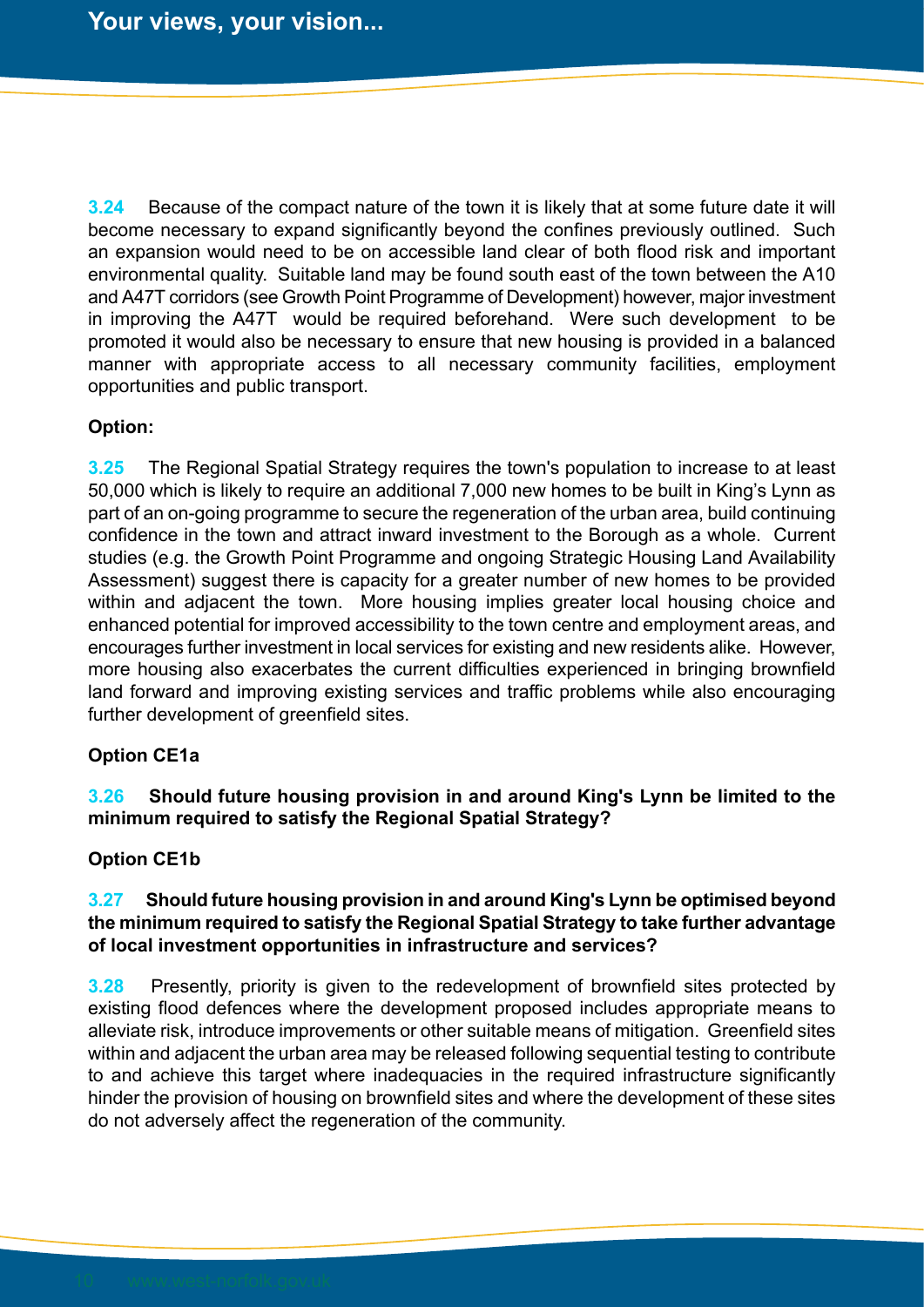**3.29** However, the development of these brownfield sites are not without difficulties. The Urban Capacity Study 2005 highlighted major contributions from the Millennium Village (Nar Ouse Regeneration Area), the Waterfront Regeneration Project (Boal Quay), the Town Centre and a number of sites presently in use but which may come forward for redevelopment.

## **Option:**

**3.30** The Nar Ouse Regeneration Area has capacity for almost 900 houses although fewer than 200 have been approved (June 2007 figures). There are ongoing infrastructure difficulties in resolving a "cap" limiting development to 450 houses in advance of significant highway/transportation improvements. Norfolk County Council and the Borough Council are cooperating in the King's Lynn Area Land Use and Transportation Strategy which will help formulate necessary works of improvement. This study should report in April 2008. Although the nature of improvements cannot be anticipated at present there will quite likely be a requirement for significant investment. What priority should be given to these future works?

## **Option CE2a**

**3.31 A high priority should be given to resolving the Nar Ouse Regeneration Area capping to enable new housing to be provided at the earliest date**.

## **Option CE2b**

## **3.32 The Nar Ouse Regeneration Area capping should receive a low priority even though this may result in earlier release of greenfield sites for alternative housing provision**

## **Option:**

**3.33** The Waterfront Regeneration Project is already a corporate priority aspiring to improve Boal Quay and the open land to the south as a vibrant mixed use development bringing leisure, tourism, employment and housing closer to the town centre. Although firm proposals are not yet in place there have been suggestions that the new housing capacity on this site could exceed 850 units. On first inspection this could be seen as a welcome addition to the target of 7,000 new dwellings within and around King's Lynn. However, while undoubtedly a major consideration within the overall economics of the project, thought must also be given to the nature of residential units anticipated. Indications are that these are likely to be apartments.

**3.34** The Borough Council has commissioned a study jointly with North Norfolk and Breckland District Councils to consider future housing requirements. This is the Strategic Housing Market Assessment and it informs the three authorities not only on the overall provision of affordable housing but also the demand by nature and quantities of future house types and sizes in both affordable and market led developments. The following table sets out the proportion of accommodation by type identified by housing need surveys within the study - the Balanced Housing Market: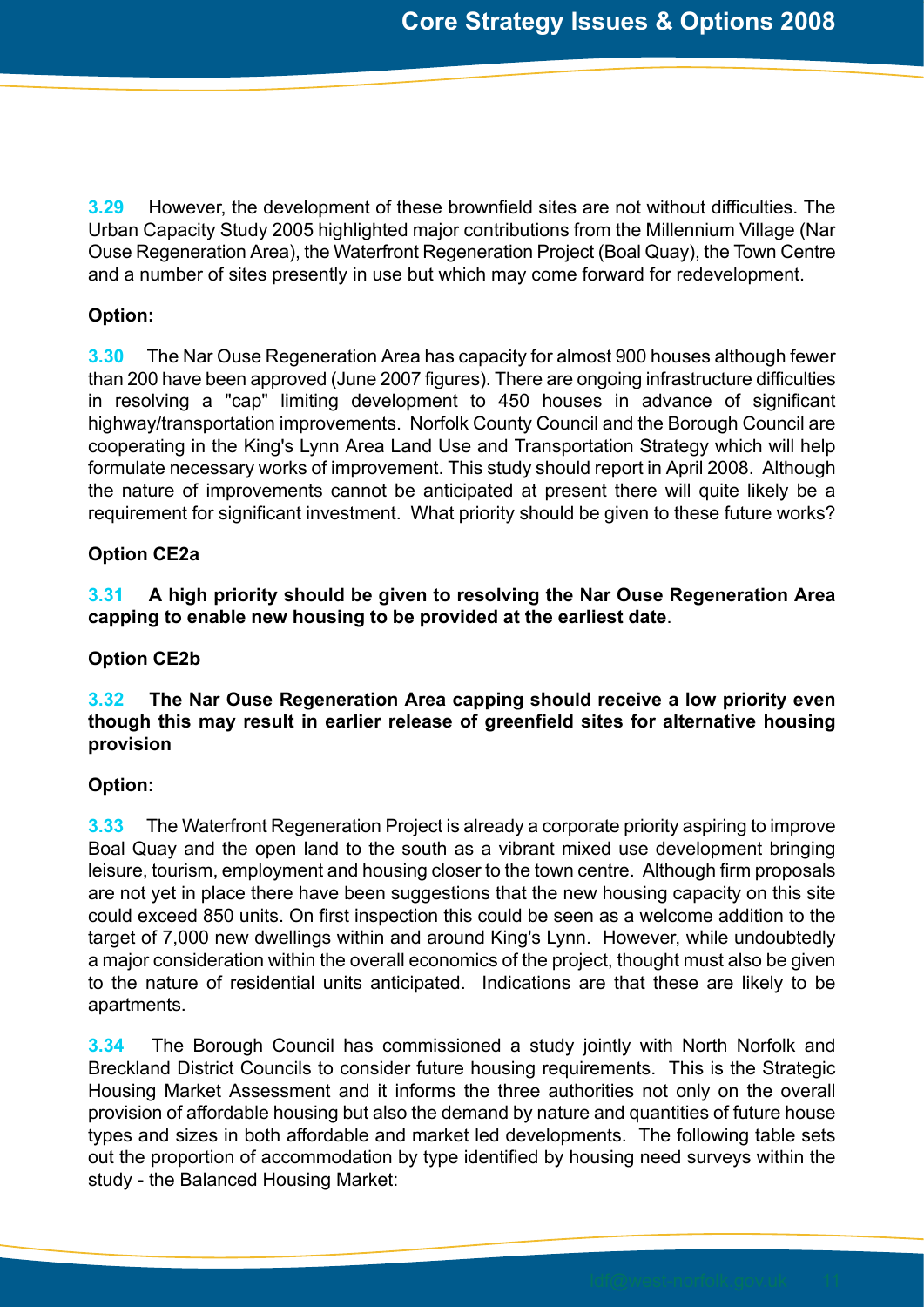| <b>Tenure</b>     | 1Bed<br><b>Flat</b> | 2Bed<br><b>Flat</b> | 2Bed<br><b>House</b> | 3Bed<br><b>House</b> | 4Bed<br><b>House</b> | Total |
|-------------------|---------------------|---------------------|----------------------|----------------------|----------------------|-------|
| Ownercompied      | 2.4                 | 3.2                 | 16.1                 | 23.4                 | 10.8                 | 55.8  |
| Private<br>rented | 7.2                 | 2.9                 | 5.0                  | 8.1                  | 1.2                  | 24.4  |
| Intermediate      | 0.0                 | 0.3                 | 1.6                  | 0.2                  | 0.0                  | 2.2   |
| Social<br>rented  | 4.0                 | 2.8                 | 6.3                  | 3.9                  | 0.6                  | 17.6  |
| Total             | 13.6                | 9.2                 | 29.1                 | 35.6                 | 12.6                 | 100.0 |

## **Accommodation Required**

**3.35** This table suggests that the potential demand for apartments, or flats, is somewhat less than a quarter of the overall demand. What will be the impact of a potentially large development of apartments on the edge of the town centre?

## **Option CE3a**

**3.36 The housing mix eventually proposed within the Waterfront Regeneration Project should avoid a preponderance of apartments and reflect the overall mix sought by respondents to the Strategic Housing Market Assessment**

## **Option CE3b**

**3.37 To ensure the success and vitality of a mixed use development the Waterfront Regeneration Project may need to respond to external housing pressures and provide levels of housing which do not accord with present perceptions of a Balanced Housing Market. An exception policy may be required to permit such an eventuality and discount the level of provision from the new housing target set to meet the Regional Spatial Strategy.**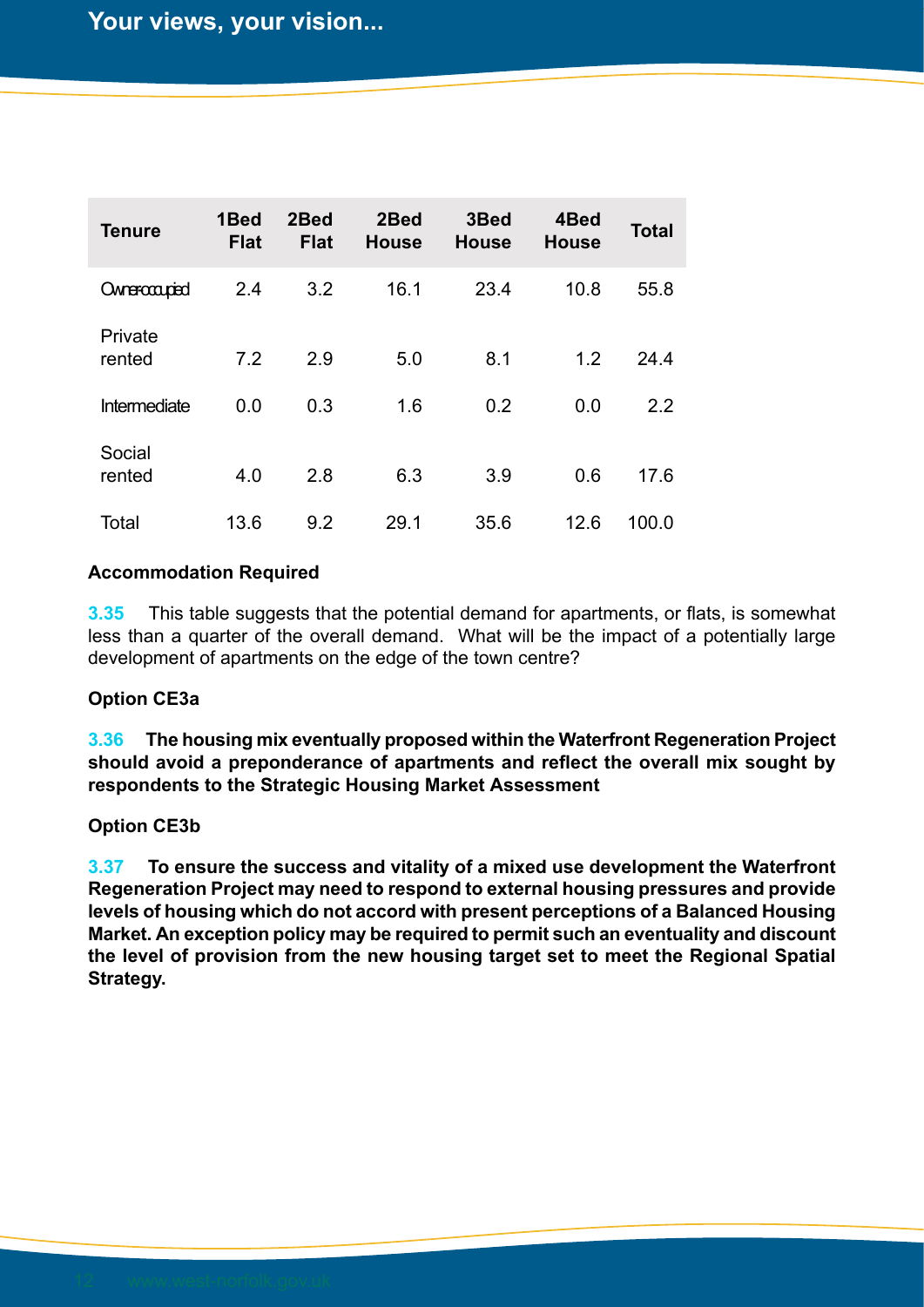## **Improving the visitor experience to the town centre**

**3.38** King's Lynn town centre has recently undergone a significant period of change with the redevelopment of much of the 1970's shopping frontages to Broad Street and New Conduit Street. During the later stages of this work the Council commissioned a study on the perceived viability and vitality of the town centres in King's Lynn, Downham Market and Hunstanton. The study made a number of recommendations.

**3.39** There is capacity to extend both the quality and quantity of the retail offer within the town. A further 20,000m $^{\circ}$  of comparison shopping floorspace is likely to be required by 2016 and failure to promote this will leave the town centre open to continued challenge from out of town schemes. In response to this, the Council is commissioning a further study to assess the development opportunities potentially available in the area surrounding the bus-station (between Old Sunway, Railway Road, Blackfriars Street and Baxter's Plain/St. Dominic's Square). This study will also investigate methods of improving access between the railway-station and bus-station; it should report back in the summer when the findings will then be made available.

**3.40** Traffic management within the town is becoming an increasingly important issue. As previously mentioned Norfolk County Council and the Borough Council are collaborating in the King's Lynn Area Land Use and Transportation Strategy which will address issues including road congestion and associated air quality, town centre access and parking, and improvements to public transport, cycleways and footpaths. Surveys have been undertaken and the study is due to report back in April this year.

## **Option:**

**3.41** The Waterfront Regeneration Project will introduce significant opportunities for leisure and tourism which must be integrated into the overall strategy for the town centre as a visitor attraction and consequently the access links between both areas must be strengthened. A site which will have significant impact upon these future links is the temporary car park in Church Street, what should happen to this? Although the KLATS study is addressing in the issue of town centre parking from a transportation point of view there are broader issues involved here because of the prominent location within the conservation area and the site's proximity to St Margaret's Church and other listed buildings.

## **Option CE 4a**

**3.42 The Church Street car park be retained as a surface car parking facility but the physical appearance of the site should be improved to reflect the importance of its location both within a conservation area and between two significant centres of potential visitor attraction**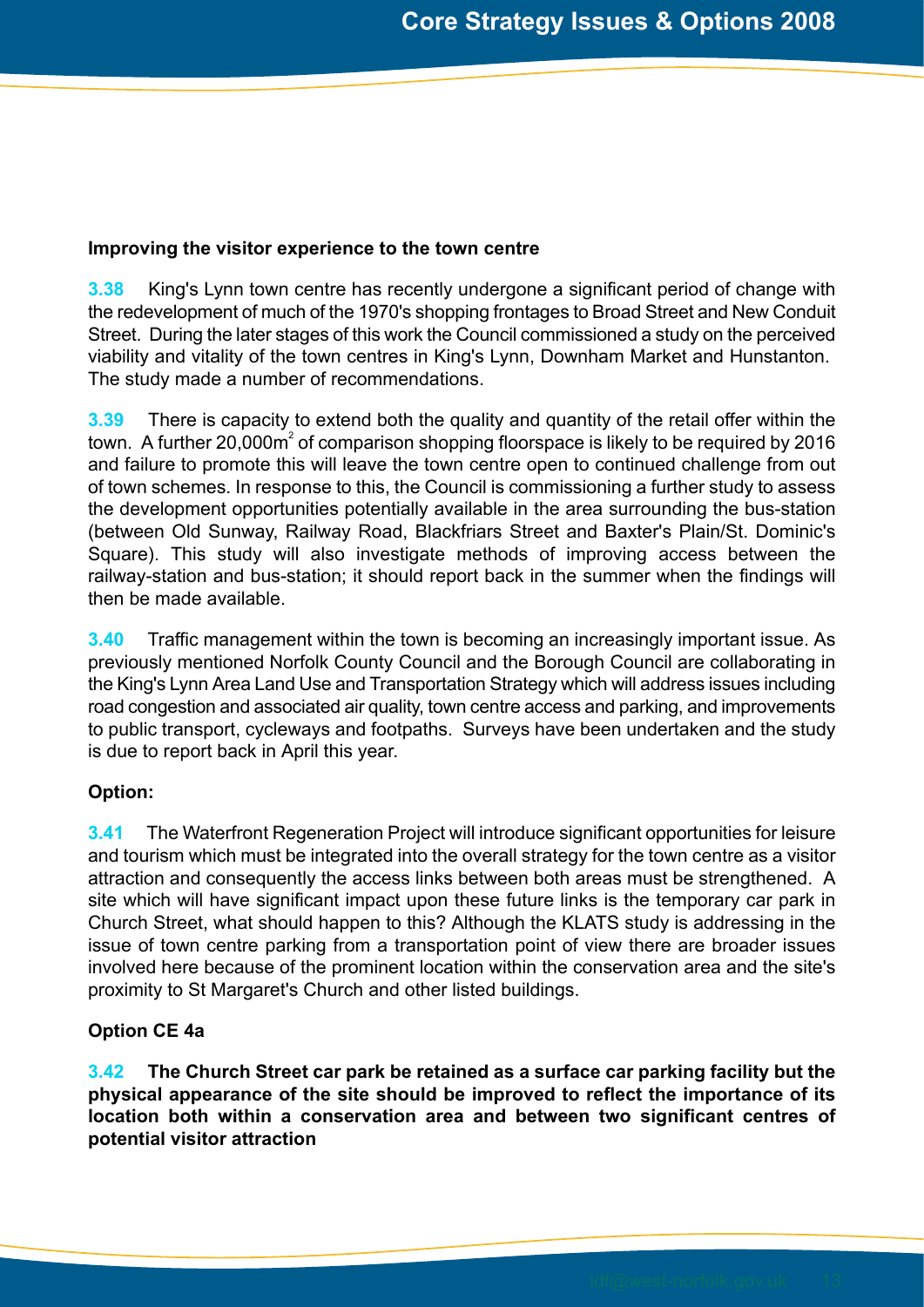### **Option CE4b**

**3.43 The Church Street car park be retained as a parking facility but redeveloped with appropriately designed frontages to both Church Street and Stonegate Street to enhance the appearance of the conservation area and settings to listed buildings and improve the accessibility between the town centre and Boal Quay**

#### **Option CE4c**

**3.44 Retention of the Church Street car park is unlikely to optimise future improvements to this important area situated within a conservation area and between two significant centres of potential visitor attraction and the site should be redeveloped as a mixed use scheme focusing on the setting of the conservation area and nearby listed buildings and supporting the access linkages between Boal Quay and the town centre.**

#### **Option:**

**3.45** The Town Centres Study also recommended that more should be done to promote leisure uses, culture and the arts and put in place the means to reinvigorate the visual image and presentation of the town's heritage. Studies have begun on improving the visual image including the potential contribution that Tuesday Market Place can make to the visitor's experience, leisure and tourism within the town. It has been suggested that this work should also be mirrored in Saturday Market Place both as a focal point to strengthen the north-south axis of shopping along High Street and as a fulcrum to improve accessibility between the town centre and Boal Quay. What priority, if any, should be given works enhancing the appearance and contribution of Saturday Market Place?

## **Option CE5a**

**3.46 Both Tuesday Market Place and Saturday Market Place are seen as important contributors to the presentation of the town's heritage and should be considered as unique features which can jointly strengthen the visitor attraction to High Street and the shopping centre as a whole.**

## **Option CE5b**

**3.47 The improvement of Saturday market Place should be considered as an integral part of the link between the town centre and Boal Quay and provision made to secure these improvements as part of the Waterfront Regeneration Project.**

## **Supporting regeneration beyond King's Lynn**

**3.48** Although regional policy seeks to direct resources at the regeneration of King's Lynn it would be inappropriate not to address regeneration issues elsewhere in the Borough. Option CE1 seeks views on the suitability of King's Lynn to accommodate a larger population, and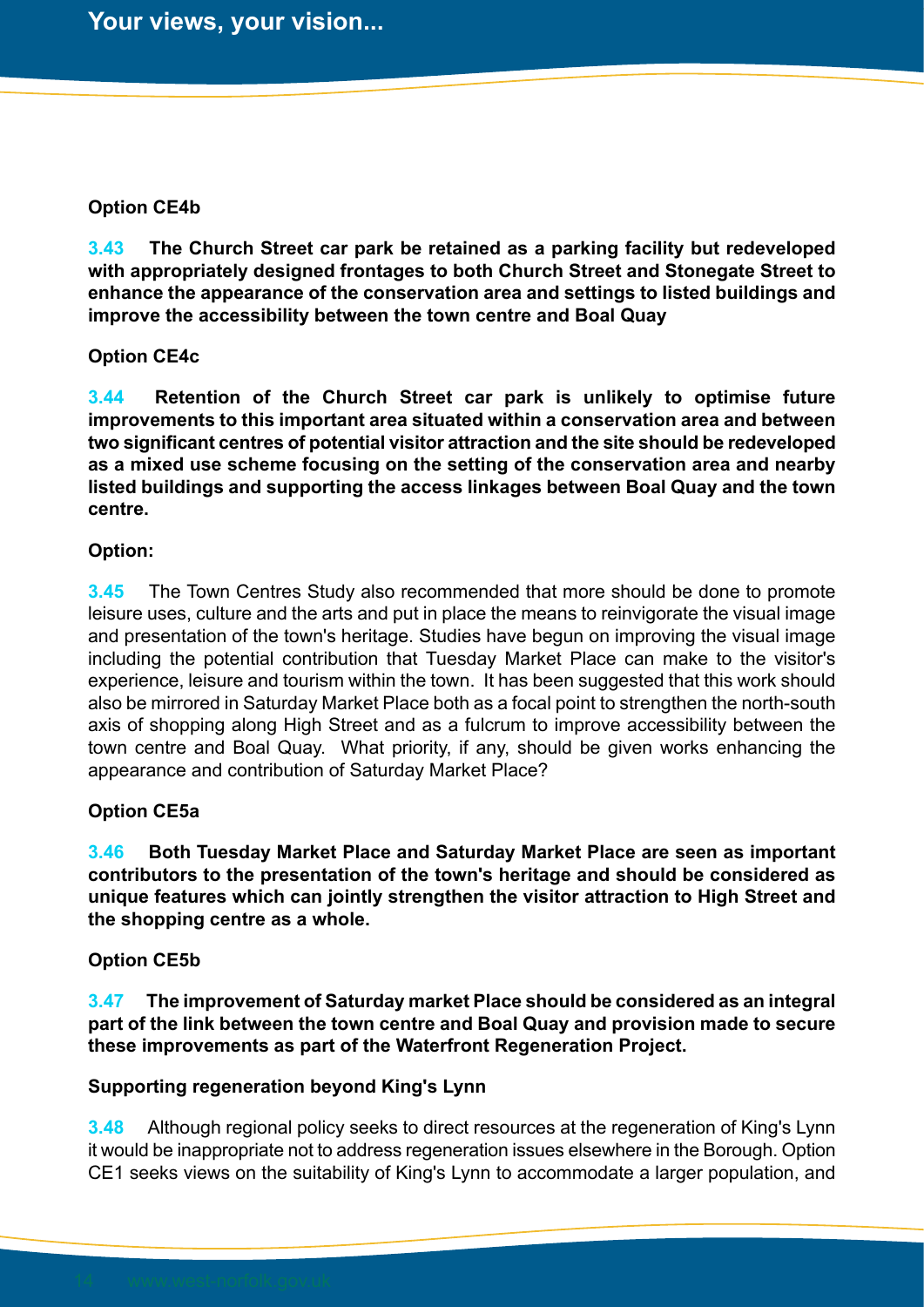consequently more housing, than required to meet the Regional Spatial Strategy; the potential impact of that decision upon the wider area is addressed elsewhere as part of the settlement hierarchy.

## **Option:**

**3.49** Downham Market has seen considerable expansion in recent years and the consensus of opinion suggests the community now needs a period of stability before experiencing further growth. Nevertheless, this view is tempered by concern that this recent growth has not been accompanied by adequate provision of appropriate services - education, shopping and employment. Should Downham Market continue to expand in this manner? Can further residential expansion act as a catalyst and stimulate provision within the service industry? If so, will the scale of development required overwhelm the nature, character and perceptions of the town or distract the delivery of resources in support of the Regional Spatial strategy?

**3.50** There is an area of under-used land lying between the railway and relief channel south of the A1122. Can that land be utilised to promote mixed use development such as river-side leisure and tourism attractions which will promote and accommodate further service provision?

## **Option CE6a**

**3.51 To support the continuing regeneration of the town Downham Market will accept further housing expansion subject to concurrent delivery of improvements in education, local shopping and employment opportunities.**

## **Option CE6b**

**3.52 There shall be no significant housing expansion in Downham Market within the current plan period**

## **Option CE6c**

## **3.53 South of Hythe Bridge, land to the east of the relief channel shall be promoted as a mixed use development site to provide a river-side leisure and tourist facility with additional provision for other employment opportunities and community facilities**

**3.54** The Borough Council has commissioned a Built Environment Plan to guide regeneration for Hunstanton's Southern Seafront and Town Centre.

**3.55** Over recent months, this study has been reviewing a number of key areas and aspects in the functioning of Hunstanton as a seaside resort. The final Plan will provide a detailed framework for the enhancement of the built environment, the promotion of development opportunities in the area and the attraction of new investment, all of which are important to the future prosperity of the town. The study should be completed in May 2008.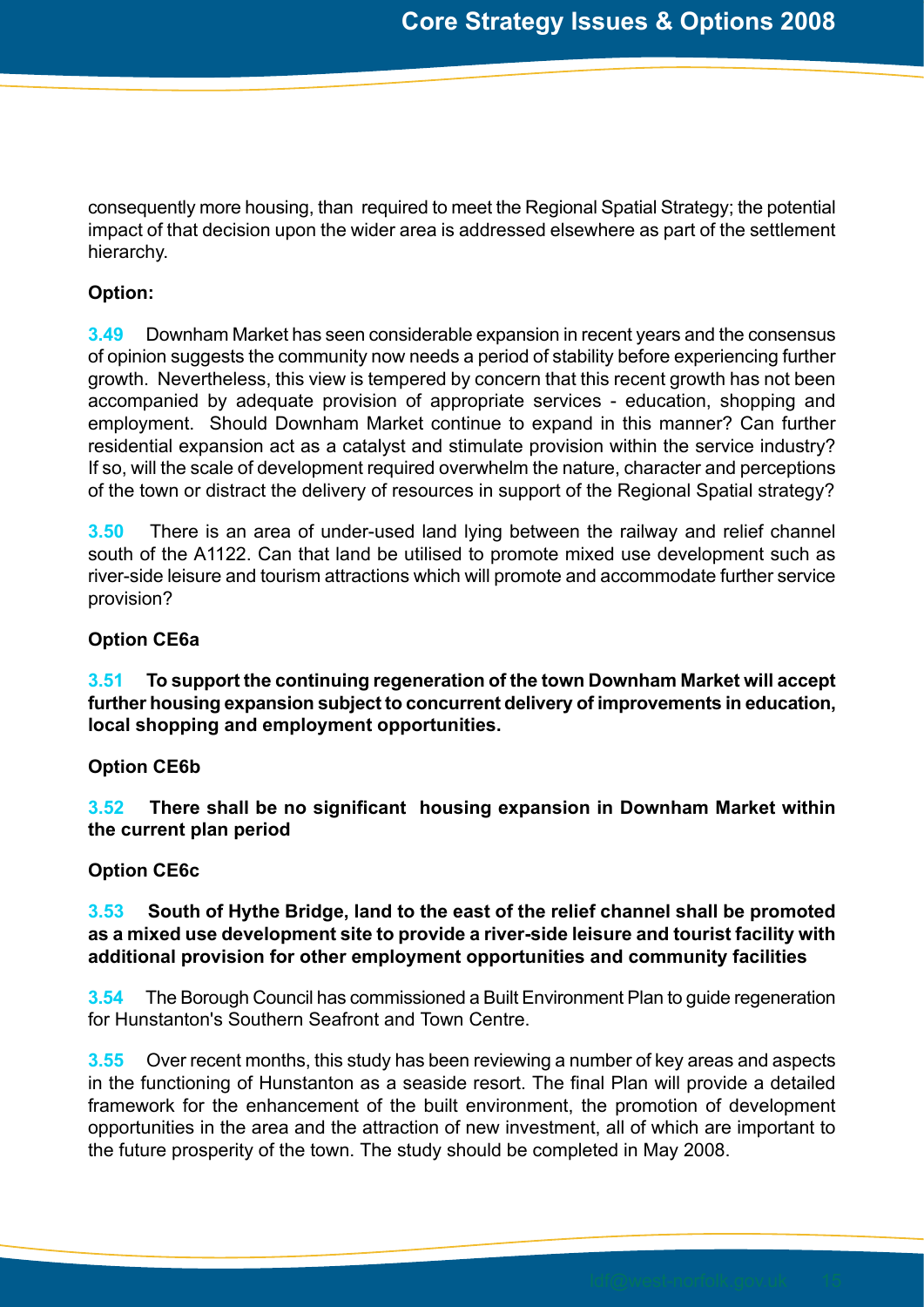**3.56** To flourish and survive existing local services and employment sites within rural villages and settlements must be nurtured, supported and safeguarded. These smaller facilities offer an important contribution to the sustainability and diversity of the rural economy. But clearly there are balances to be met. New employment sites and new business and community facilities need to be provided within the rural areas but they must be sensibly located near to their workforce or customers. Similarly they should not be distanced from their suppliers of raw materials if these need to be transported frequently in bulk. Haulage costs continue to increase and it would be foolhardy to establish new businesses in relatively isolated locations for them to prove uneconomic in future years.

**3.57** Because of the increasing pressures to safeguard greenfield sites and favour redevelopment of brownfield land many businesses have been lost to recent residential development. In some circumstances this has bought tangible benefits to the community such as the redevelopment of obsolete sites, or the removal of noise or traffic nuisances etc. Unfortunately, these lost businesses are often unable to relocate within the community and consequently local employment or a local service is lost to the community. Such businesses and services need to be safeguarded if the villages are to continue in a sustainable manner, if villages are not to decline to dormitory communities where everyone must travel to secure there most basic daily needs.

## **Option CE7**

**3.58** The economic and social needs of rural villages will be safeguarded to ensure a sustainable future for each settlement, its infrastructure and on-going services and residents needs by encouraging, where appropriate, the establishment of new businesses and services in a sustainable manner and as far as possible, the retention of existing employment and service sites.

## **4 Accessible & Connected**

## **4.1 An Accessible & Connected Area**

**4.2** The aim of an 'Accessible and Connected' area is supported by objectives which seek to:

- 1. Encourage the provision and use of large-scale wireless internet availability across the whole of West Norfolk.
- 2. Reduce avoidable journeys.
- 3. Improve Road Safety.

## **4.3 Where are we now?**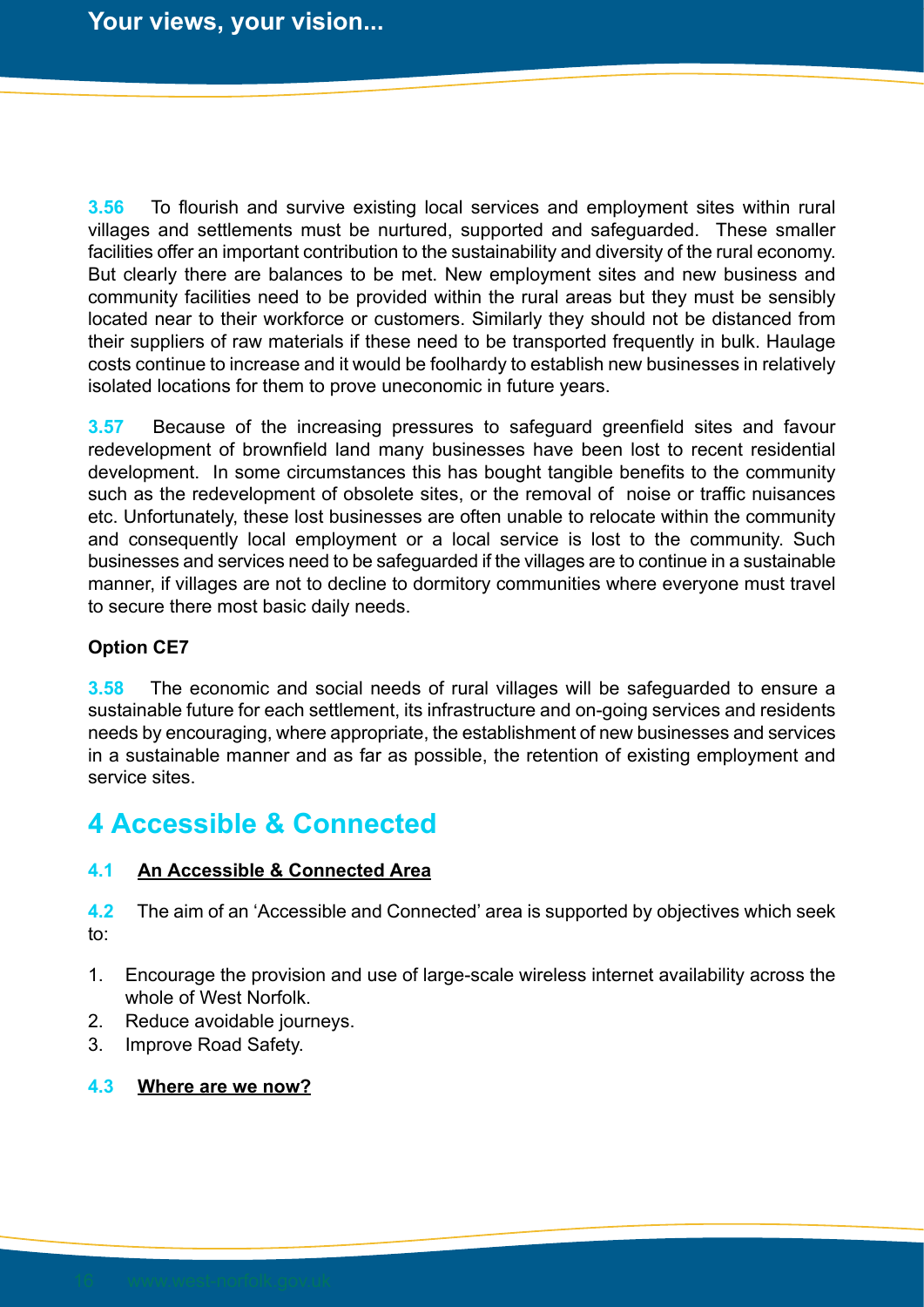**4.4** In previous consultations you told us that getting transport right in the future in King's Lynn will be crucial. This includes the linked issues of parking, congestion and public transport provision. Traffic and transport have a significant effect on local people; not only on convenience but also quality of life, including feelings of safety and perceptions of how attractive places are.

**4.5** In Downham Market you said that transport both within and outside the town was important in making the town safer for pedestrians and to promoting a regular, reliable, cheap and integrated sustainable transport system with good educational and health infrastructure that can cope with changing trends.

**4.6** Generally you felt that there was a need to recognise that the private car will continue to be the only option for many of our residents, especially outside the King's Lynn urban area. There was support for the dualling of the A47 Trunk Road.

**4.7** You felt that there should be specific mention of encouraging internet (broadband provision and cable services).

## **4.8 What has changed since the consultation?**

**4.9** The Second Norfolk Local Transport Plan (LTP2) for 2006 - 2011 was submitted by Norfolk County Council to Government in 2006. LTP2 describes the County Council's transport strategy for the period 2006 to 2021, including an implementation programme for the period 2006 to 2011. Area strategies cover King's Lynn, market towns in rural areas and the Norfolk Coast Area of Outstanding Natural Beauty.

**4.10** Work is underway on the King's Lynn Area Land Use and Transport Strategy (KLATS) which will set out the way in which transport issues are to be tackled in the King's Lynn area over the next 15 years. All types of travel within the King's Lynn area are being investigated, seeking ways to improve and enhance the area's current situation. The study commenced in April 2007 and is expected to last until May 2008. The KLATS is being developed to help guide investment in King's Lynn over the next 15 years. The strategy will look at all forms of transport to ensure that King's Lynn develops a transport system that promotes travel choice ranging from the private car to cyclists, pedestrians and public transport users.

**4.11** KLATS will take into account views from all communities including private businesses and the general public. However, the study will not solely focus on transport; land use planning will be incorporated and therefore such aspects as congestion and access to amenities including shops, schools, local doctors, etc. will be looked at.

**4.12** The strategy is being based on the following areas of work:

**4.13** • An audit of the current King's Lynn land use and transportation situation.

**4.14** • A consultation with representatives from the general public, local authorities, service providers and commercial companies.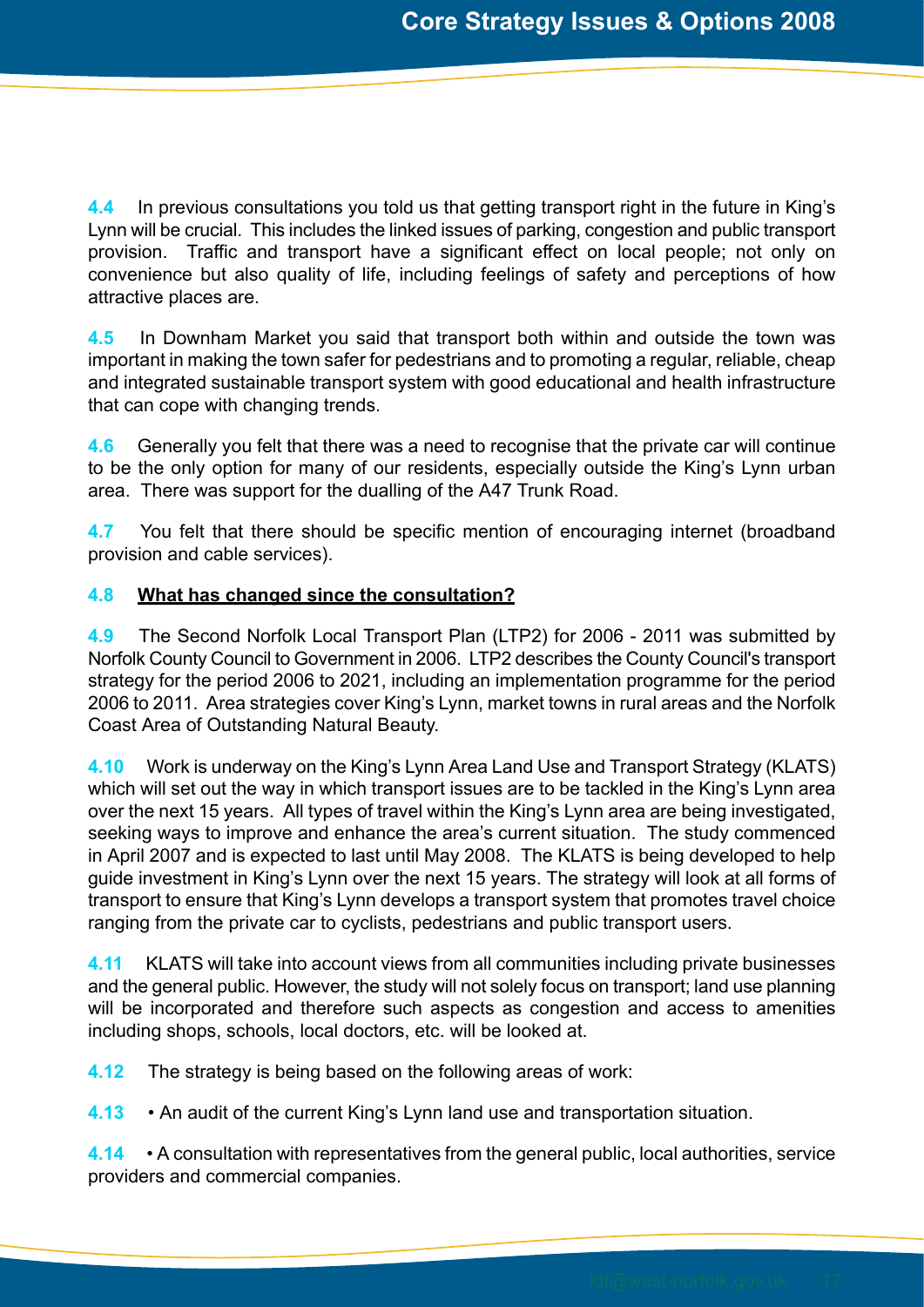**4.15** • Surveys to understand the behaviour and requirements of vehicles, cyclists, pedestrians and public transport users.

**4.16** • Construction of a traffic model to understand impacts of growth.

**4.17** • Production of policies to form the bulk of the transport strategy.

**4.18** • Production of the transport strategy accompanied with an action plan to enable these policies to be acted upon.

**4.19** Growth is projected for King's Lynn over the next decade and beyond. This strategy is therefore planning investment in the town's infrastructure and public services to accommodate this growth in a sustainable manner. The production of a KLATS aims to address issues such as congestion, public transport, walking and cycling whilst ensuring that any growth will not have a detrimental effect on the current network.

**4.20** The strategy will aim to provide easy access for people to and within the town, meeting individual needs and maintaining the economic health of King's Lynn. It will seek to make sure that journeys made into the town are sustainable, minimising any adverse impact on people's health and enjoyment of the town. The strategy will seek to encourage people to get into the town centre without using cars, this is by either improving facilities for walking, cycling and public transport or investigating the use of other initiatives such as Park & Ride.

**4.21** Air Quality in certain parts of King's Lynn is poor due to vehicle exhaust emissions. This has led to an Air Quality Management Area being declared on Railway Road which has now been extended to the whole town centre one way system and London Road. Measurements are currently being taken to decide if this area needs to be extended further.

**4.22** The Borough Council is required to produce a plan to improve the air quality in the affected areas. The KLATS must complement the air quality management plan to ensure that improvements are made. This will involve looking at a wide range of initiatives to ensure that air quality is managed in an efficient and sustainable way. Measures such as reducing town centre traffic, providing better bus services, possibly a Park & Ride scheme, encouraging walking and cycling can help to alleviate the problem.

**4.23** Proposed changes to the Regional Spatial Strategy published in December 2006 name King's Lynn as a Regional Transport Node. This means that there will be a priority to "facilitate movement between major centres within the region". Particular measures will include improved access by sustainable local transport to mainline railway stations, support for investment to improve rail services to key centres and other priorities identified in the East Of England Regional Assembly's Planning Assessment for the Railway and Route Utilisation Strategies. Also promised is support for high quality inter urban bus and coach services, particularly on east west links and in other situations where rail is not available.

## **4.24 Current Issues**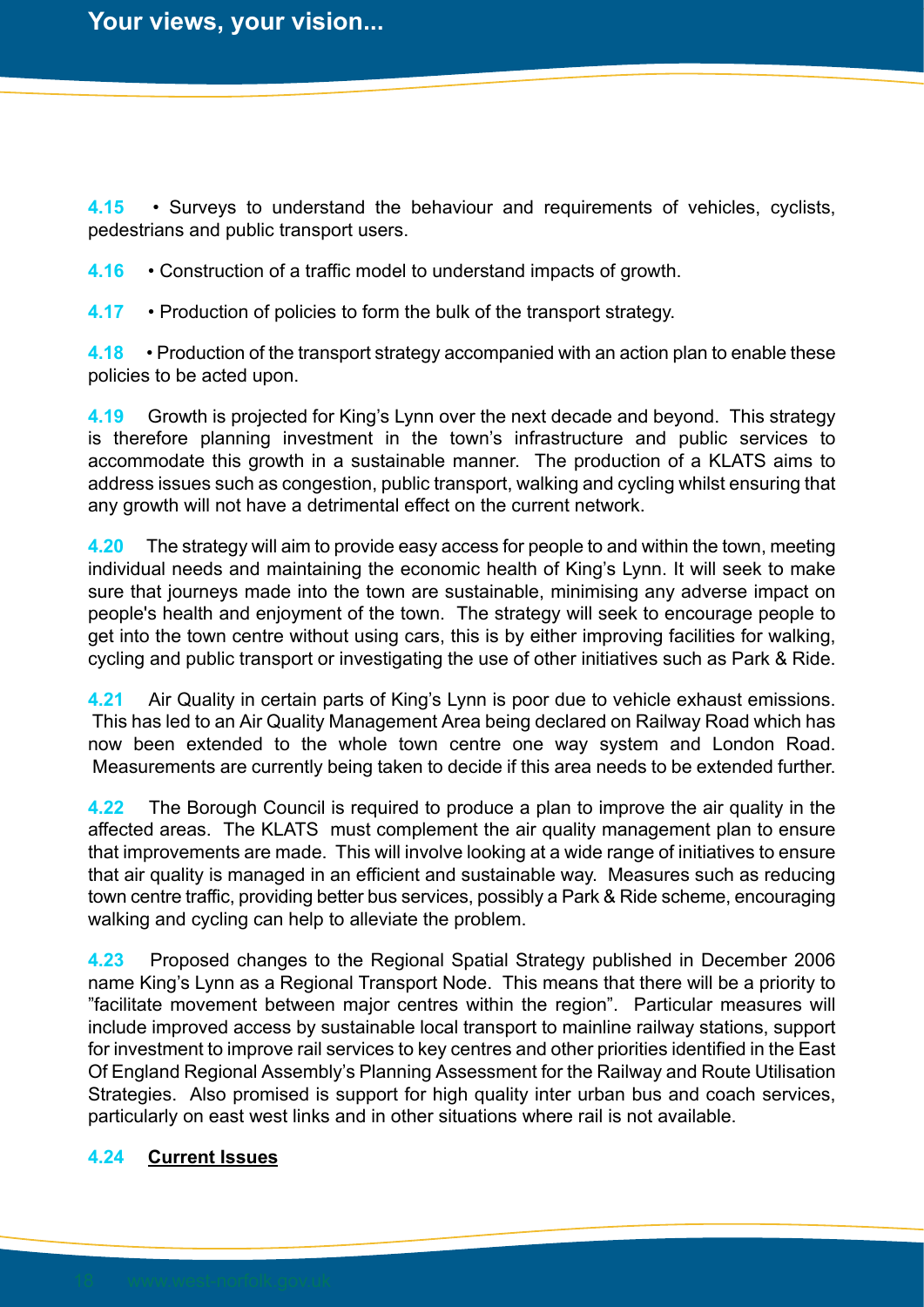#### **4.25** Current issues are to:

- 1. Seek improvements to strategic and other major transport routes (road and rail) and public transport to improve the efficiency and safety of travel, and also reduce the reliance on the private motor car for travel, between regional centres.
- 2. Promote King's Lynn's role as a Regional Transport Node and road, rail and bus interchange by working with service providers to raise standards in services, facilities and infrastructure and to promote integrated operations wherever possible.
- 3. Regulate new development avoiding locations which will result in excessive or unnecessary travel and will not promote improvements to the public transport system between villages and towns.
- 4. Address traffic management and transportation issues, including associated issues of air quality, within the towns themselves.
- 5. Respond to evolving government legislation and guidance to ensure that new development incorporates provision for appropriate community infrastructure, either on or off site as may be necessary, to support or supplement existing services and facilities enjoyed by the local community.
- 6. Investigate measures to secure the future of the port as an irreplaceable asset to the economy of the town and sub-region.

**4.26** The KLATS will produce options for dealing with these issues drawing on the results of consultation carried out in November 2007 and using the model which has been developed for the project.

# **5 Cohesive & Equitable**

## **Cohesive and Equitable**

**5.1** The LDF and Sustainable Community Strategy should aim to create and sustain fair, tolerant and cohesive neighbourhoods with a strong local culture and sense of community. In particular:

- Address social issues aimed at achieving safer and stronger communities targeted at  $\bullet$ the parts of the borough with higher levels of deprivation.
- Reduce anti social behaviour, fear of crime and build respect within communities
- Reduce incidences of teenage pregnancy
- Reduce the number of deaths from coronary heart disease
- Support older people to live safe, independent and fulfilling lives
- Improve mental health
- Provide equal access to services for all
- Continue to build a cohesive and integrated society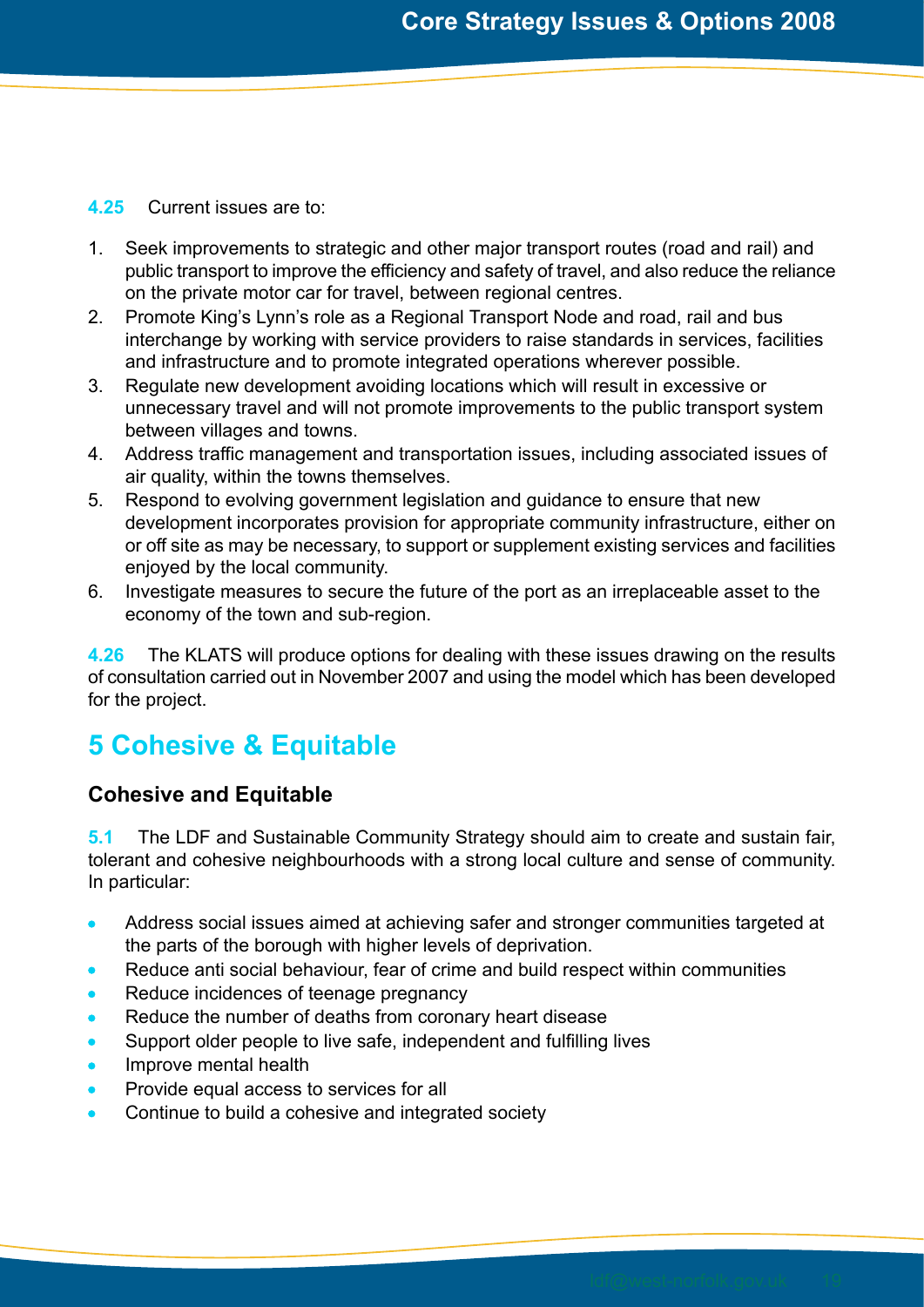#### **Where are we now?**

**5.2** We have already carried out consultation for our initial Core Strategy Issues & Options Paper and the Core Strategy Preferred Options Paper during 2005/6. The results of this consultation identified recognition of the LDF's role in tackling community cohesion issues. The West Norfolk Partnership published a State of the Borough Report and held a series of workshops to identify the main priorities across the borough.

**5.3** In King's Lynn you identified a need for a responsive approach to the changing population, and a need for increased access to services and opportunities.

**5.4** Downham Market and Hunstanton identified similar issues including the need for affordable housing and an improvement in access to infrastructure such as healthcare and education. In Hunstanton you requested improved provision of facilities for young people, while in Downham Market you recognised the importance of creating mixed and balanced communities.

**5.5** Rural areas are in significant need of affordable housing, and where second homes are an issue you told us you would seek to reduce the number of these. Importantly rural areas said that the LDF should recognise characteristics of the villages and the differing needs within the wider rural areas of the borough. Importantly you sought the retention of, and enhancement of local services and facilities, and hope we would seek to provide for local community services and facilities in key locations to increase social provision and improve health and community pride and effective, viable centres. There was also support for sustainable rural transport provision.

**5.6** The issue was also raised about the need to reduce crime and the fear of crime in areas where the community has been identified as feeling uncared for and unsafe.

**5.7** The Council has produced a Strategic Housing Market Assessment for the borough. This identifies the wide range of housing needs we have across West Norfolk. This is broken down into housing types, sizes and looks at predictions for need up to 2021 across the borough.

**5.8** We are due to publish a Strategic Flood Risk Assessment which will identify flood constraints across the borough. This will help to inform where we should be locating housing across the borough, and the most appropriate areas for other land uses.

**5.9** A Strategic Housing Land Availability Assessment is also due and this will enable us to identify brownfield sites for housing, guiding us to potential sites within our towns and villages for residential development.

**5.10** Central government has proposed some changes to the Regional Spatial Strategy:

**5.11** Policy KL1 - King's Lynn is to be a Key Centre for Development and Change with the following requirements: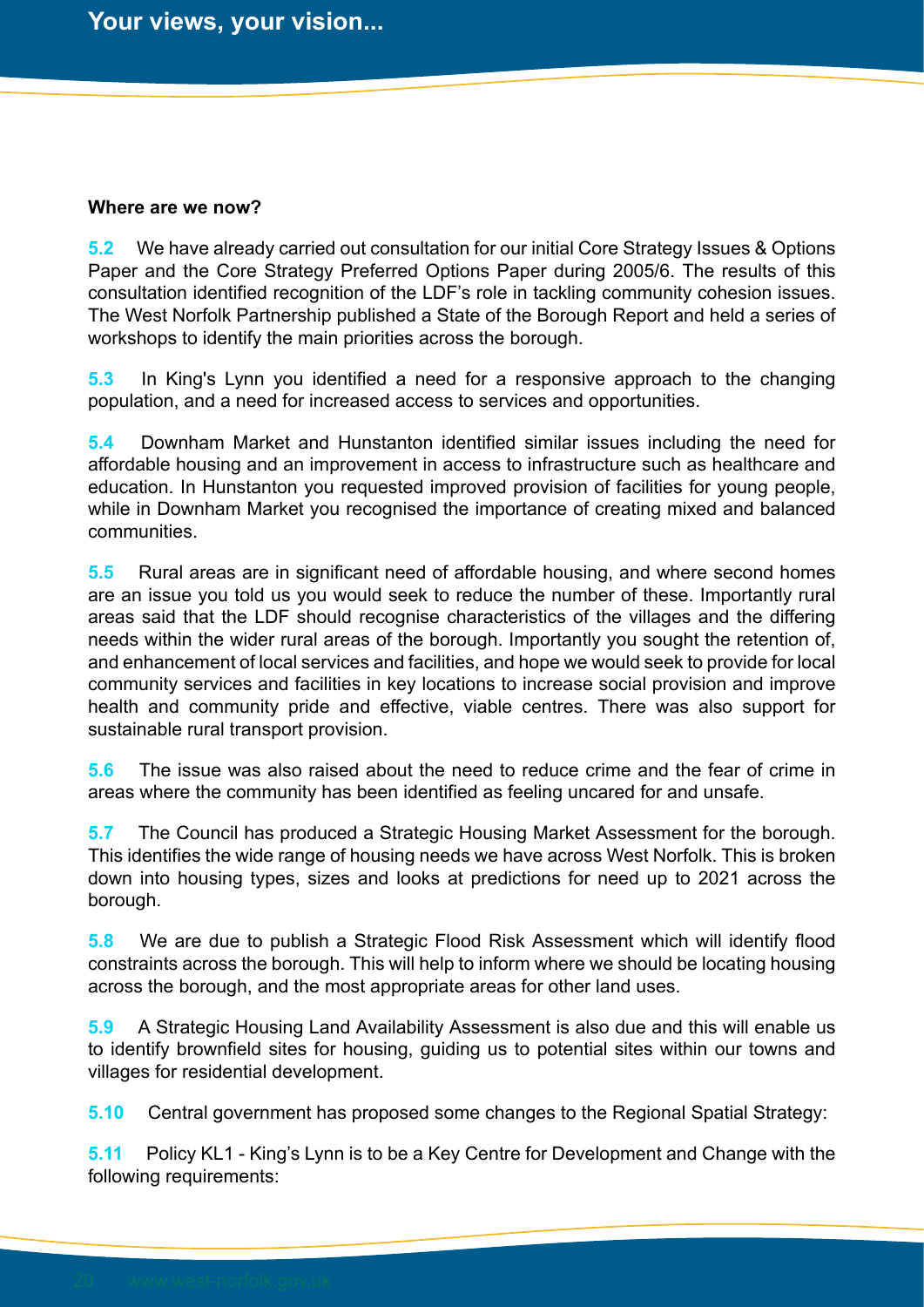**5.12** \* to make further provision for housing, employment and other growth to achieve urban renaissance and raise the town population to 50,000.

- **5.13** \* enhance the quality of the urban environment
- **5.14** \* make effective use of previously developed land
- **5.15** \* provide for an improved range of services in the town
- **5.16** \* support the regeneration of communities

**5.17** \* provide improved transport choices both within the urban area and between the town and its hinterland.

**5.18** Policy SS5 - King's Lynn and West Norfolk is to be a Priority Area for Regeneration

**5.19** Policy E1- sets a target for 5,000 new jobs within the Borough between the period 2001-2021

**5.20** Policy H1 - sets a target of 12,000 new homes within the Borough between the period 2001-2021; discussions to extend this to 14,400 dwellings over the period 2001-2026 are currently underway

#### **Current Issues**

**5.21** West Norfolk's population has an average age of 42 years and this makes our district one of the oldest in the country, putting it in the top 10% of local authorities. There is an expanding population and an element of this growth is due to in-migration. We also have a low average household size (2.32) which is well below the national average.

**5.22** There is a low proportion of ethnic minorities in the borough, but this is not uncommon in Norfolk. However the area has seen an increase in migrant workers, some as a short term transient population but also a proportion of which have settled in the borough with their families. It is difficult to grasp the extent of these groups; however it is important we recognise their increasing role within our communities.

**5.23** The deprivation score for the borough is somewhat worse than is typical for England, and within this there are extremes of both prosperous and deprived communities. While the borough's local services are good, our local amenities are extremely poor despite the influence of tourism towards the coast. The borough is also very poorly connected in terms of transport infrastructure, our connectivity score is far below that of England and the region.

**5.24** The borough also faces issues around the aspirations and skills amongst residents within the borough. This has the effect of keeping earnings low and also contributes to our difficulty in attracting new investment into West Norfolk. We are also performing poorly on business and enterprise indicators so we must consider how we can attract new employers.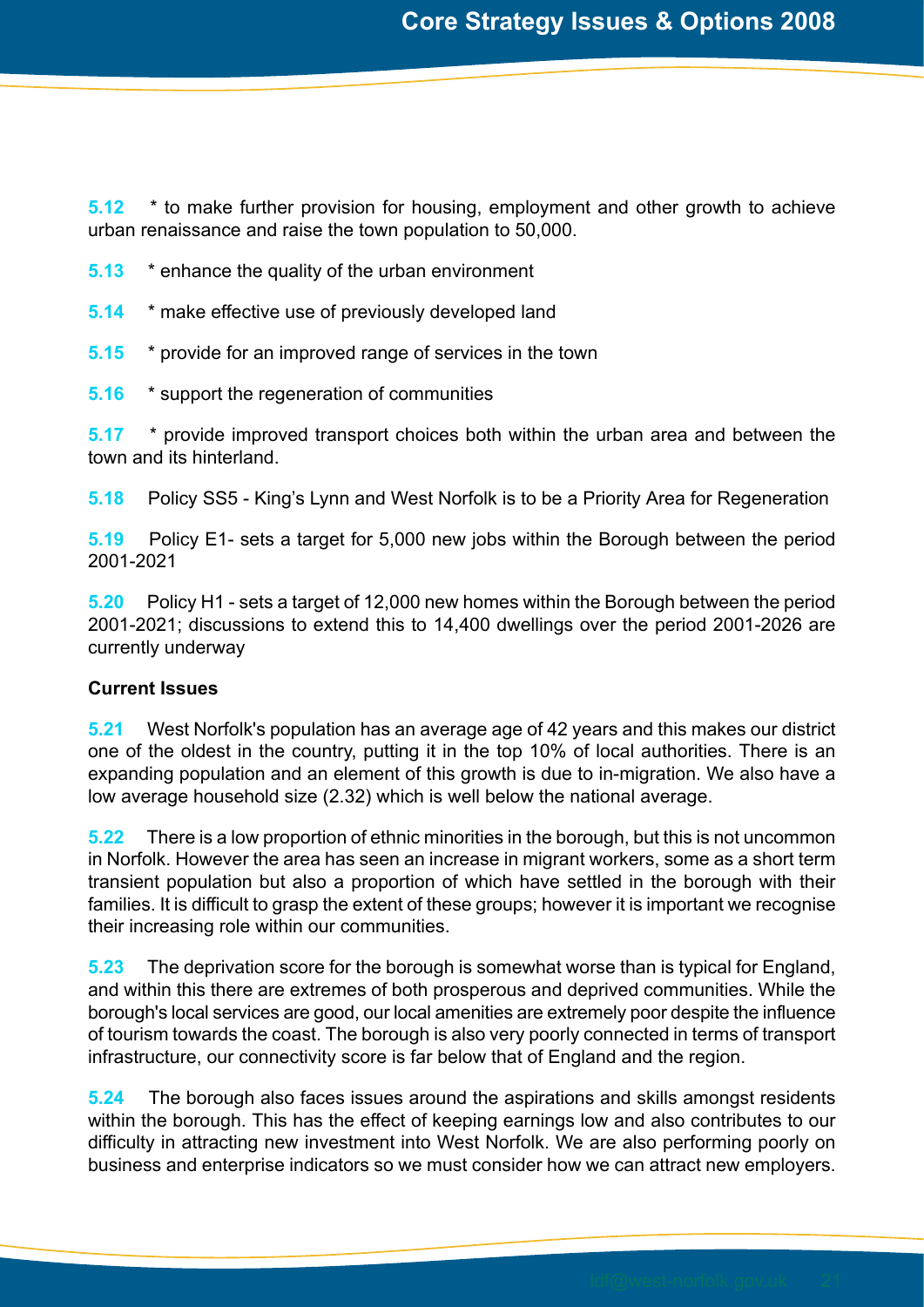This is discussed in detail within the Aspiring and Skilled theme, however we need to bear in mind how we can make the borough more attractive in terms of housing offer, quality education and services, leisure and amenity etc to make West Norfolk a place people want to come to live and work.

**5.25** West Norfolk faces significant challenges brought about as a result of inward migration including pressures on services, maximising skills of migrant workers, promoting tolerance and celebrating commonalities. By managing and responding to local diversity and changing demographic profile, West Norfolk will be better placed to retain community vibrancy at a neighbourhood level and thus provide another asset to the local vision. The aim is to retain and maximise important local attributes, such as our healthy population, low crime levels and cultural heritage.

**5.26** Whilst differences within the area should be celebrated, so too should those things that different places, cultures and people have in common. Providing affordable housing, adapting to and addressing the current and future demographic balance, and better provision for the changing variety of needs within the area (from youth facilities to translation services) will be important in building an inclusive community.

**5.27** This theme is based on the principle that partners should take a co-ordinated approach to implement measures that will help to 'turn the corner', reversing the current trend that sees the gap between those experiencing the best and worst conditions in West Norfolk growing wider.

#### **Housing**

**5.28** The Council will investigate and agree the proportion of housing, the types and sizes, and the appropriate locations for housing development in discussion with the Borough Council's Strategic Housing department, Registered Social Landlords, the building industry and working alongside the West Norfolk Partnership bodies. We will also use the Housing Needs Study and identified local need to inform our decision making.

**5.29** Should the Council seek to influence the type and size of houses to be built?

**5.30** Should this approach differ depending on whether this is the development is a housing estate, or a smaller site of 5 houses or less?

**5.31** Should this approach apply throughout the borough or only in certain areas?

**5.32** If you do not agree with this approach how can we ensure we deliver the right mix of housing to meet local needs?

**5.33** The increase in migrant workers in the area has an impact on housing needs, but also on the provision of local services and community facilities.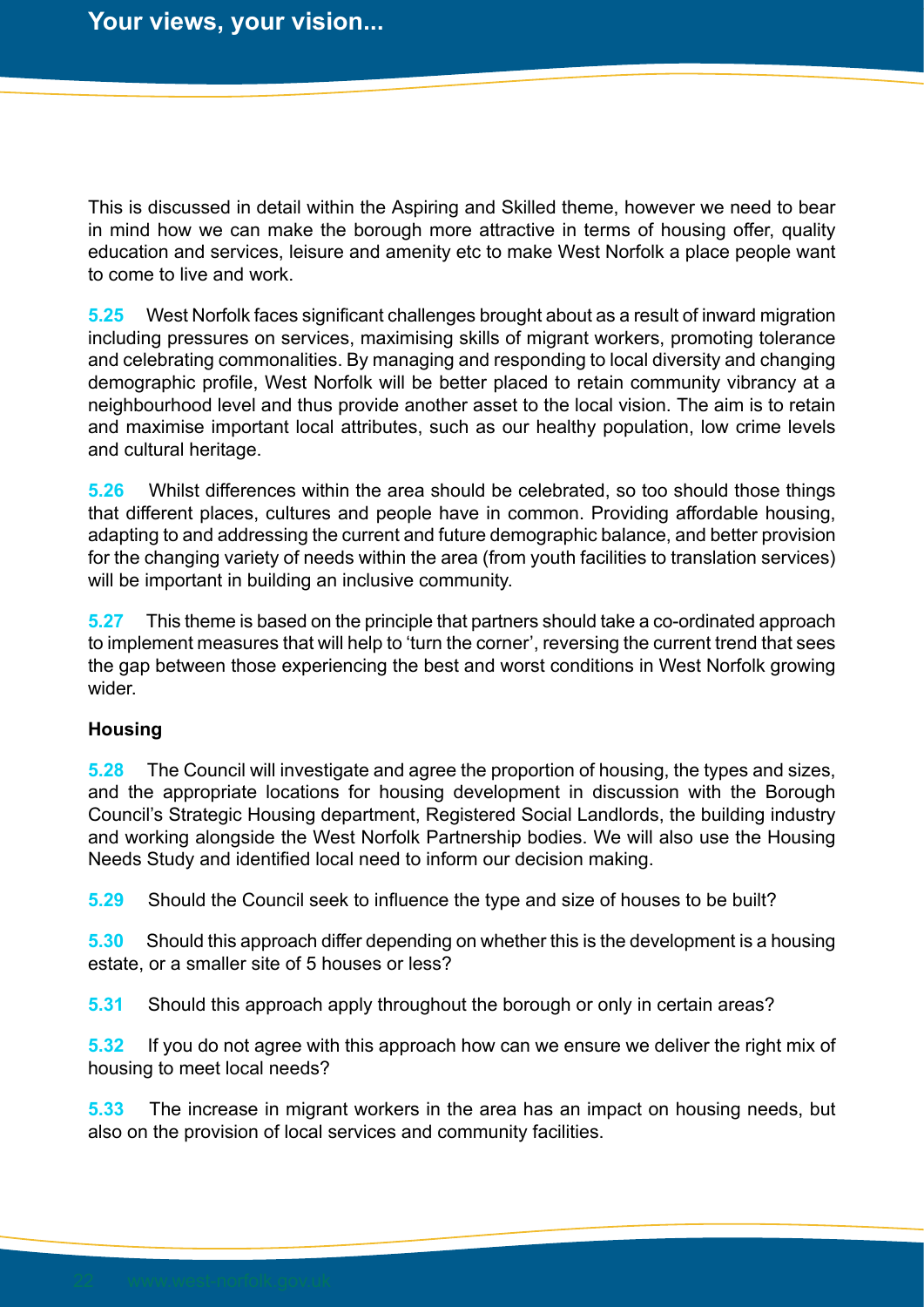**5.34** Do you think the provision of housing for migrant workers is an important issue to be considered in the LDF?

**5.35** What are the housing needs of migrant workers?

**5.36** Should we distinguish between the short term housing needs of many migrant workers and the needs of all residents in West Norfolk?

**5.37** If so, how do we provide housing for these groups? Do we need to consider policies in the LDF to encourage and control multiple occupancy accommodation?

**5.38** A key issue for West Norfolk is the need to secure inward investment for the borough. One of the obstacles to attracting new employers is thought to be our lack of high quality housing offer in King's Lynn.

**5.39** Is there a shortage of high quality housing in King's Lynn? Does it affect the attraction of new employers?

**5.40** If there is a need, how should we provide high quality housing to attract managerial/ professional employees to the borough?

**5.41** Should we identify particular sites or areas for high quality housing? Where could these be?

**5.42** Should we also consider policies to protect our existing areas of high quality housing, to prevent the subdivision of both the dwelling and/or garden?

**5.43** Should this housing be focussed on King's Lynn? And what sort of housing would attract people to live and work in the borough?

**5.44** The borough has a significant retired population, partly as a result of in-migration to West Norfolk. This raises issues for both housing provision and the access and availability of local services and facilities.

**5.45** How can we plan for the needs of retired people in the borough?

**5.46** Should we allocate a specific area for retirement homes? Or should we ensure a mix of housing types, including bungalows or warden controlled housing within larger housing sites?

**5.47** If we make specific provision for retirement homes where should this be? It is important to bear in mind the implications on residents for accessing limited service provision, particularly in rural areas. One example is to restrict the development of retirement homes along the coast where social services and healthcare is stretched.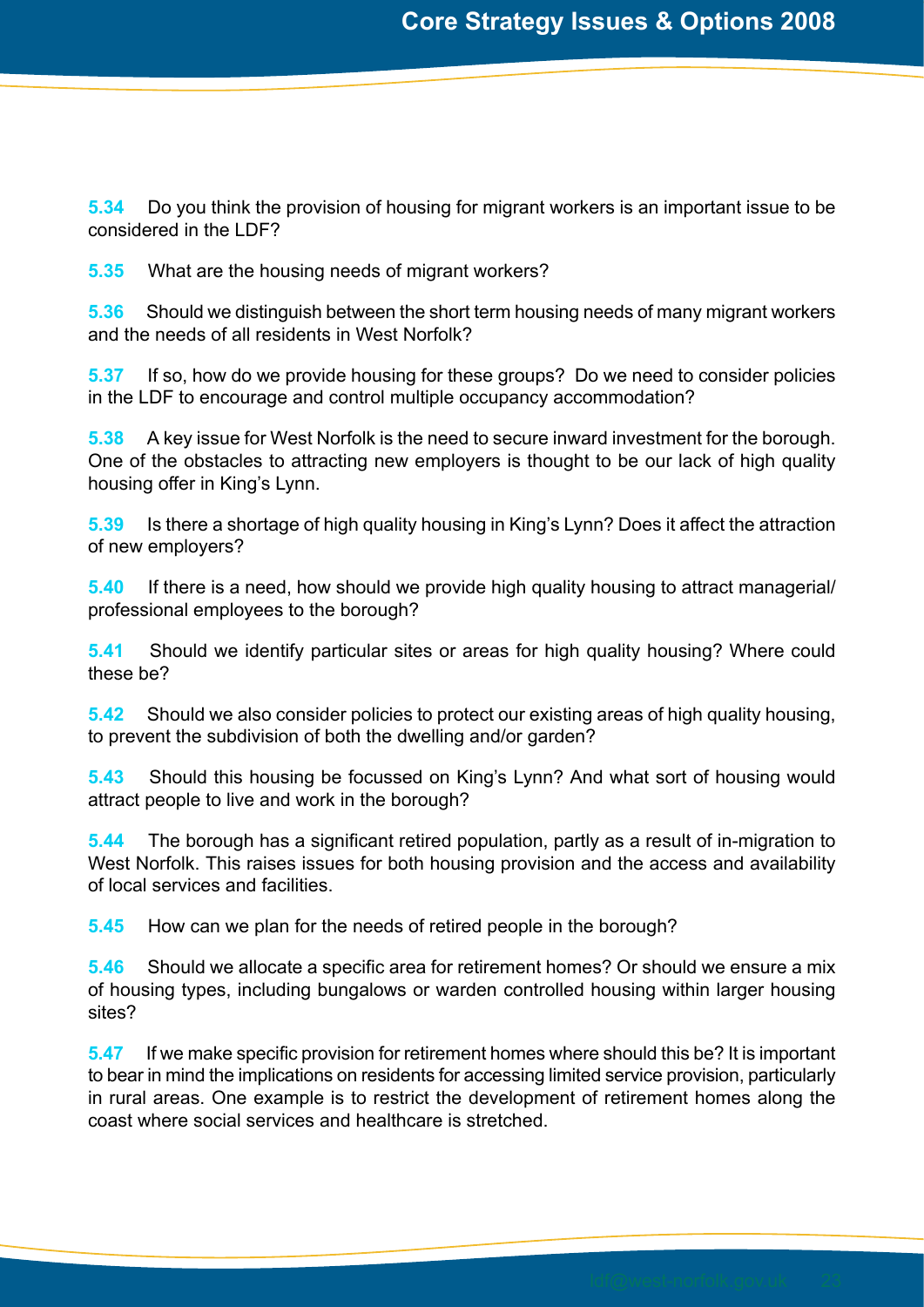**5.48** One idea to help meet differing housing needs across the borough is to provide lifetime homes. Lifetime homes consist of a building structure which can be adapted internally to respond to life changes, as household size and requirements evolve. There is no government requirement to provide lifetime homes but given our need to respond flexibly to housing need and our sustainability principles should we consider developing this type of housing? How could these be provided? If so, where should lifetime homes be located?

#### **Local services and amenities**

**5.49** The Government requires us to create sustainable, inclusive, mixed communities in all areas, both urban and rural. Do you think the Council should:

**5.50** Locate new housing in towns where there is already an existing range of services and facilities to provide for the additional residents. The Council would aim to work with service providers to extend their services to include the new homes. The new development could improve local educational facilities, or provide additional open space and leisure facilities as a result of developer contributions.

**5.51** Or promote housing growth in the towns but also in sustainable settlements in rural areas to support existing rural services. Developer contributions and an increase in residents may assist in retaining rural services and enhancing the existing community.

**5.52** Please refer to the Attractive and Sustainable themed discussion paper, particularly with regard to housing development in the towns and rural areas.

**5.53** Do you agree that the Council should support our service providers, the provision of community facilities, and leisure and amenities across the borough? Where sites are required for new service provision or relocation the Council will seek to identify alternative sustainable locations, where possible within the existing community. We recognise the importance of neighbourhood facilities.

**5.54** The Council will endeavour to retain the Queen Elizabeth Hospital within the borough. The hospital is a crucial service provider and we will liaise with the hospital on a future renewal program.

**5.55** Is this the right approach? Could the Council do anymore to assist local services and amenities?

## **6 Attractive & Sustainable**

## **An Attractive and Sustainable Area**

- **6.1** The vision should aspire to:
- 1. Protect sensitive areas from the impact of development which could cause adverse harm.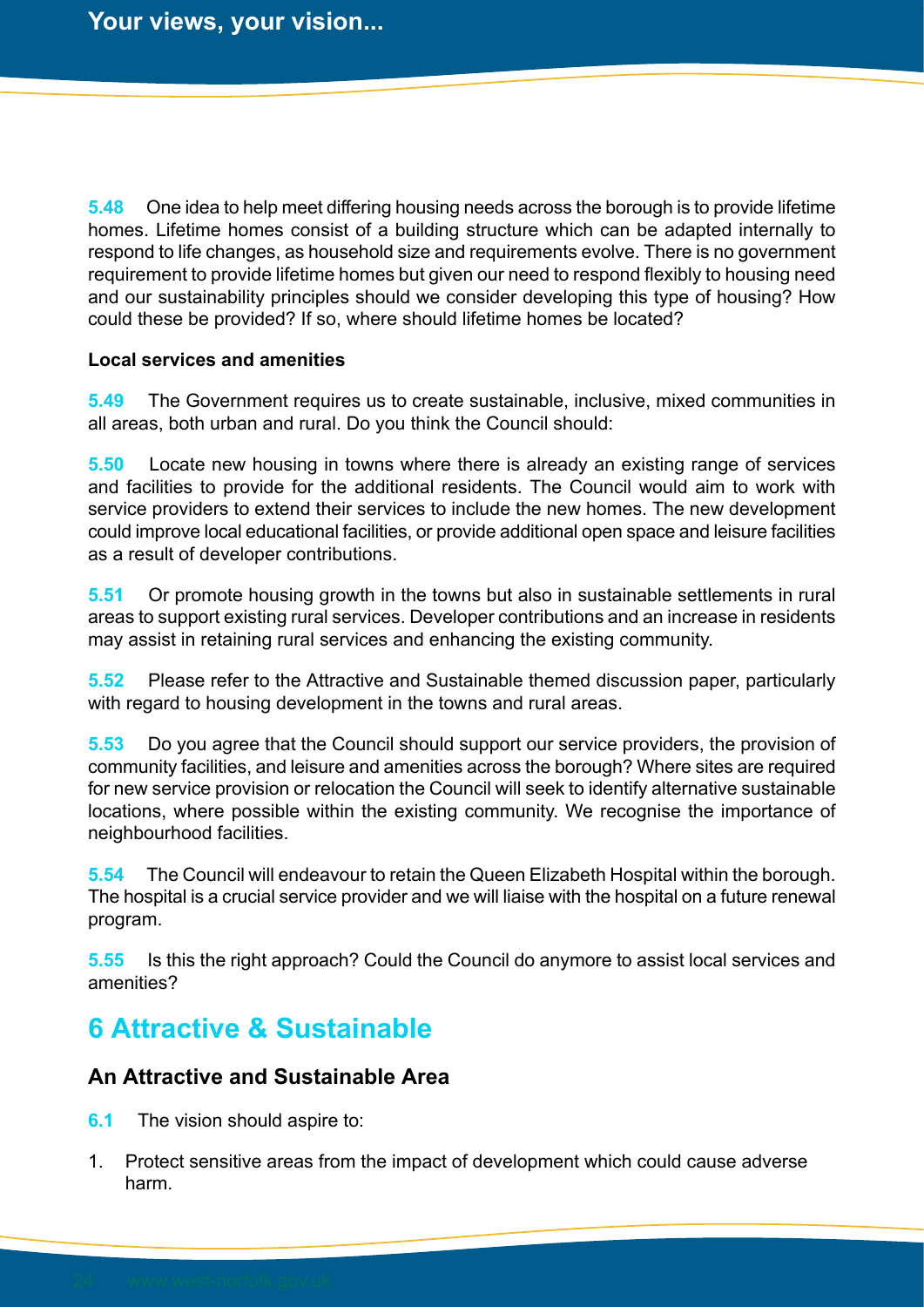- 2. Mitigate for the effects of pollution, flood risk, erosion and climate change.
- 3. Promote renewable installations and projects.
- 4. Protect, enhance and create areas of green space for improving wildlife and habitats, contributing to Biodiversity Action Plan targets and providing educational and recreational resources throughout the Borough by developing a Green Infrastructure Plan.
- 5. Protect our natural resources for the benefit of future generations.

#### **Where are we now?**

**6.2** Protection of the Borough's designated sites is paramount to securing the future of our habitats and species. This came across very strongly in the public consultations.

**6.3** Further creation of sites for biodiversity will not only fulfil the requirements of the Natural Environment and Rural Community Act and Planning Policy Statement 9 Biodiversity and Nature Conservation, but will also create a healthy environment linking sites together and providing opportunities for bringing wildlife and recreation into new developments.

**6.4** A Green Infrastructure Master Plan will be essential to deliver on the ground biodiversity projects to mitigate for the increased growth of development in the Borough and the effect this will have on our biodiversity.

**6.5** Protecting our rural areas, countryside and the unique character of the towns and villages from the effects of development and increases of traffic, tourism and pollution will be a major challenge. Therefore finding ways to not only protect and enhance our existing sites but also creating new sites for biodiversity to thrive and are accessible to the public is crucial. The Borough's Landscape Character Assessment will help to guide how development can best be sited in the landscape.

**6.6** Climate change will be our biggest challenge and if we are to mitigate for the effects this will have on the Borough then measures need to be put in place to safeguard our natural and built environment now.

**6.7** The Area of Outstanding Natural Beauty and the Norfolk coast is valued not only for it's wildlife and landscape but also as an important visitor destination and settlement for local people. This area will inevitably be affected by the rise in sea levels and therefore the Norfolk Coast needs to be protected as far as is possible from the effects of erosion. Future development will need to be located away from high risk areas. How we as a Borough deal with the issue of coastal erosion will be addressed in the new Shoreline Management Plan.

**6.8** Flood risk is also a major issue and development will need to be sited away from high risk areas. The updated Strategic Flood Risk Assessment will show areas of high risk in the Borough for fluvial and tidal flooding.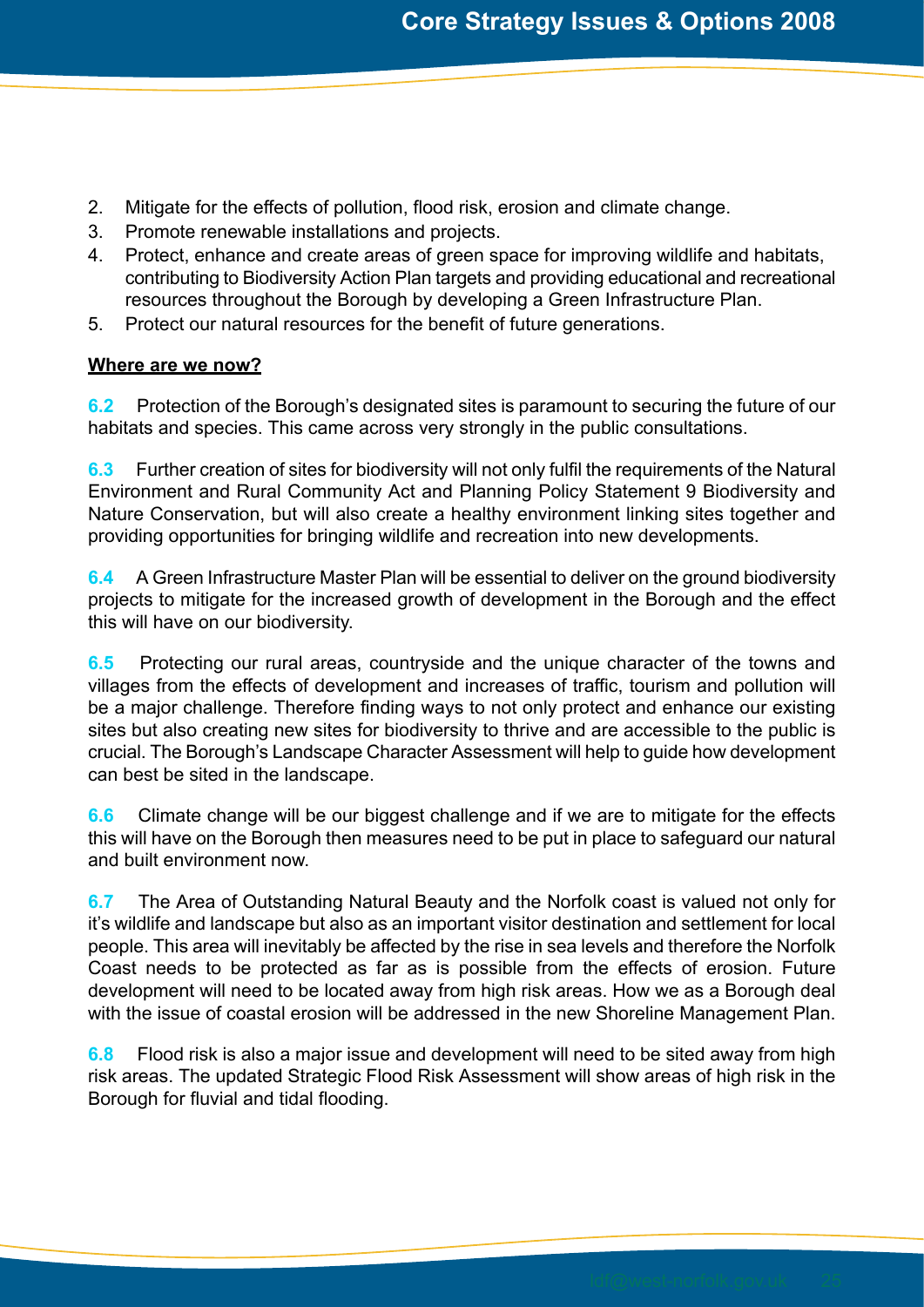**6.9** Ways of conserving energy, natural resources and reducing emissions will also need to be explored. This should not however be at the expense of the environment and should not adversely impact sensitive sites. To tackle such a strategic issue, close partnership working with other Local Authorities in the County and Region is needed.

**6.10** Sustainable development should be at the forefront of design, both in terms of access to services reducing the need to travel by car and reducing harmful emissions and also the incorporation of energy efficiency technologies within new and existing developments.

**6.11** Meeting BREEM standards and setting a zero waste and zero carbon standard and the inclusion of on site renewable generation will ensure that we are working towards achieving the Governments carbon reduction targets.

## **What has changed?**

**6.12** Central government has proposed some changes to the Regional Spatial Strategy:

**6.13 Policy KL1** - King's Lynn is to be a **Key Centre for Development and Change** with the following requirements:

- to make further provision for housing, employment and other growth to achieve urban renaissance and raise the town population to 50,000.
- enhance the quality of the urban environment
- make effective use of previously developed land
- provide for an improved range of services in the town  $\bullet$
- support the regeneration of communities
- provide improved transport choices both within the urban area and between the town and its hinterland
- **6.14 Policy SS5** King's Lynn and West Norfolk is to be a **Priority Area for Regeneration**

**6.15 Policy H1** - sets a target of **12,000 new homes** within the Borough between the period 2001-2021; discussions to extend this to 14,400 dwellings over the period 2001-2026 are currently underway

**6.16** Regeneration of King's Lynn through the Urban Renaissance Strategy is embedded within the Council's corporate priorities. The early success of this work has encouraged the Council to resubmit a Growth Point bid to secure additional funding towards the provision of essential infrastructure to meet these demanding targets.

The Council has submitted a Growth Point bid which will secure additional funding for the provision of infrastructure. If the Borough achieves this status then a Green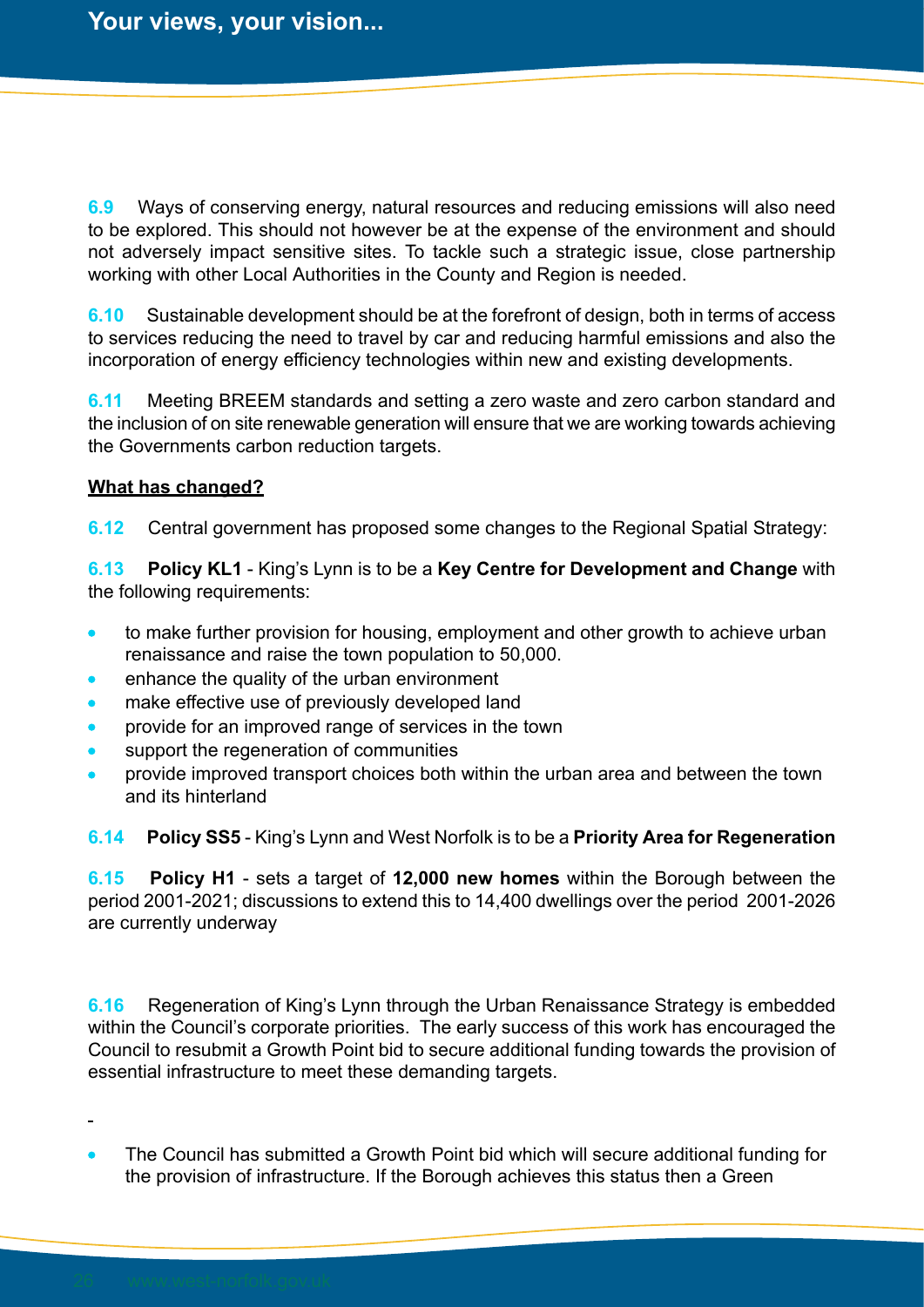Infrastructure Study will be carried out. This study will identify sites of nature conservation in the Borough which, if protected from development would provide important areas for biodiversity and for public amenity. This will help to safeguard our more sensitive designated sites from taking visitor pressure away by providing new sites less sensitive to impact. The study will also act as a lever to enable bids for international funding pots thereby bringing more opportunities for large scale on the ground projects which will make a significant improvement to the Boroughs environment.

- Alongside the Green Infrastructure Study will sit a Water Cycle Study which will look at the ways the Borough uses its water supply and how efficiency can be achieved.
- A supplementary guide for Planning and Climate Change which accompanies PPS 1 was released in December 2007. This in conjunction with PPS22 on Renewable Energy places further responsibility on Local Authorities to promote renewable energy installations and to achieve higher standards in sustainable design.
- A new Borough wide Landscape Character Assessment was published in March 2007. This will help planners, developers and the general public in understanding the unique landscape of the Borough and to ensure that development is sympathetic to the environment in which it sits. From this study a group consisting of all the Local Authorities in the County are looking to create consistent terminology with all Landscape Character Assessments for Norfolk to ensure that there are standard Landscape Character Types and Descriptive Units. Guidance will also be produced addressing the pressures our local landscape is facing.
- The Norfolk Wildlife Trust has completed an econet mapping project which maps opportunities for habitat creation in the Borough. This will sit alongside the Landscape Character Assessment and the Green Infrastructure Plan. Again this will promote the delivery of on the ground projects targeting areas which could be enhanced for biodiversity.
- As the policies will be updated from the previous Preffered Options paper and facing the changes of possible Growth Point Status, the Habitat Regulations Assessment (formally the Appropriate Assessment) will be updated to ensure that significant effects on our international sites are identified and mitigated for.
- The Borough Council working in conjunction with the other Local Authorities in the County and Natural England are working to produce a Biodiversity Supplementary Planning Document to replace the existing guidance. This will help inform planners and developers on how to incorporate biodiversity into developments in their areas.
- In partnership with all of the other Local Authorities in the County a Climate Change Task Force has been formed which will look at compiling a Climate Change Strategy for the County. This will bring greater public awareness and understanding to the issue of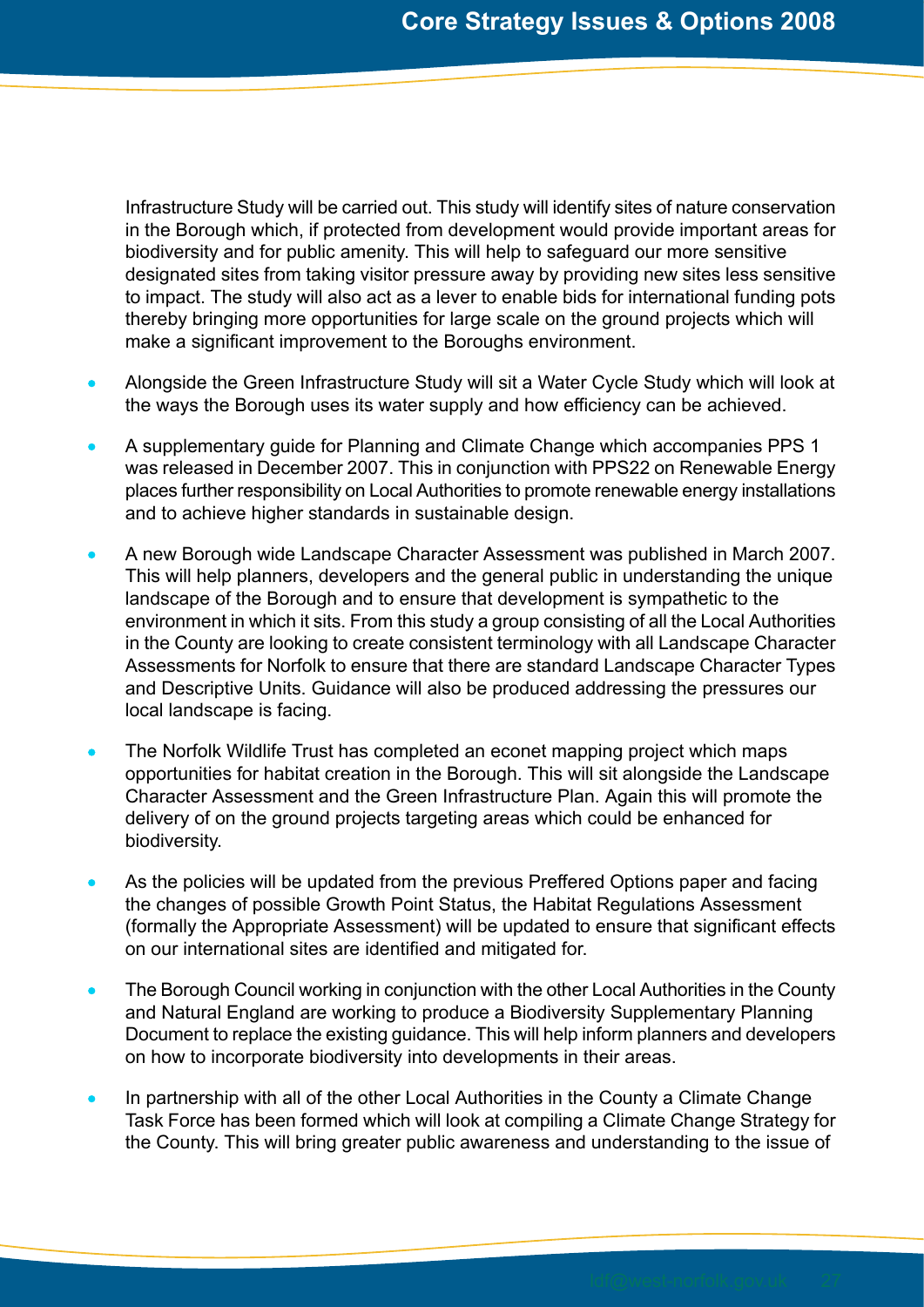climate change and help to ascertain what we need to be doing collectively to address the issue of climate change.

- The Council is in the process of preparing an Environmental Statement which will then lead on into an Environmental Strategy for the Council.
- The Brecks Partnership have recently submitted a bid to the Leader Project (for land based industries and sustainable projects). If this bid is successful then around £6,000 PA will be injected into the Rural Economy of the Brecks, of which 5% lies in the Borough Council of King's Lynn and West Norfolk. This offers opportunities for project work in that part of the Borough.

#### **Current Issues**

#### **Increased Growth**

**6.17** There are a number of locational options that may be considered as the starting point in future housing provision:

## **6.18 Broad spread of housing provision across the Borough in both developed and rural areas**

#### **6.19 Pros:**

- "Windfall" benefit for some individuals and/or developers
- May provide early release of land in certain areas
- May improve choice in certain areas

#### **6.20 Cons:**

- Major issues concerning sustainability contrary to national policy:
	- Fails to protect the open countryside for the benefit of all, encourages urban sprawl and piecemeal loss of "greenfield" land and natural resources
	- Conflict with other, wider policies protecting flood risk, diversity, heritage and wildlife etc., leading to uncertainty and confusion for landowners, developers and neighbours alike
	- Inadequate public transport and travel distances to work and services beyond comfortable walking and/or cycling increases dependency upon travel by private car with consequent increase in traffic movements, congestion, pollution and demand on fossil fuels
- Diverts investment away from the Regional Spatial Strategy's aspirations for King's Lynn as a:
- Key Centre for Change and Development, and as a
- Priority Area for Regeneration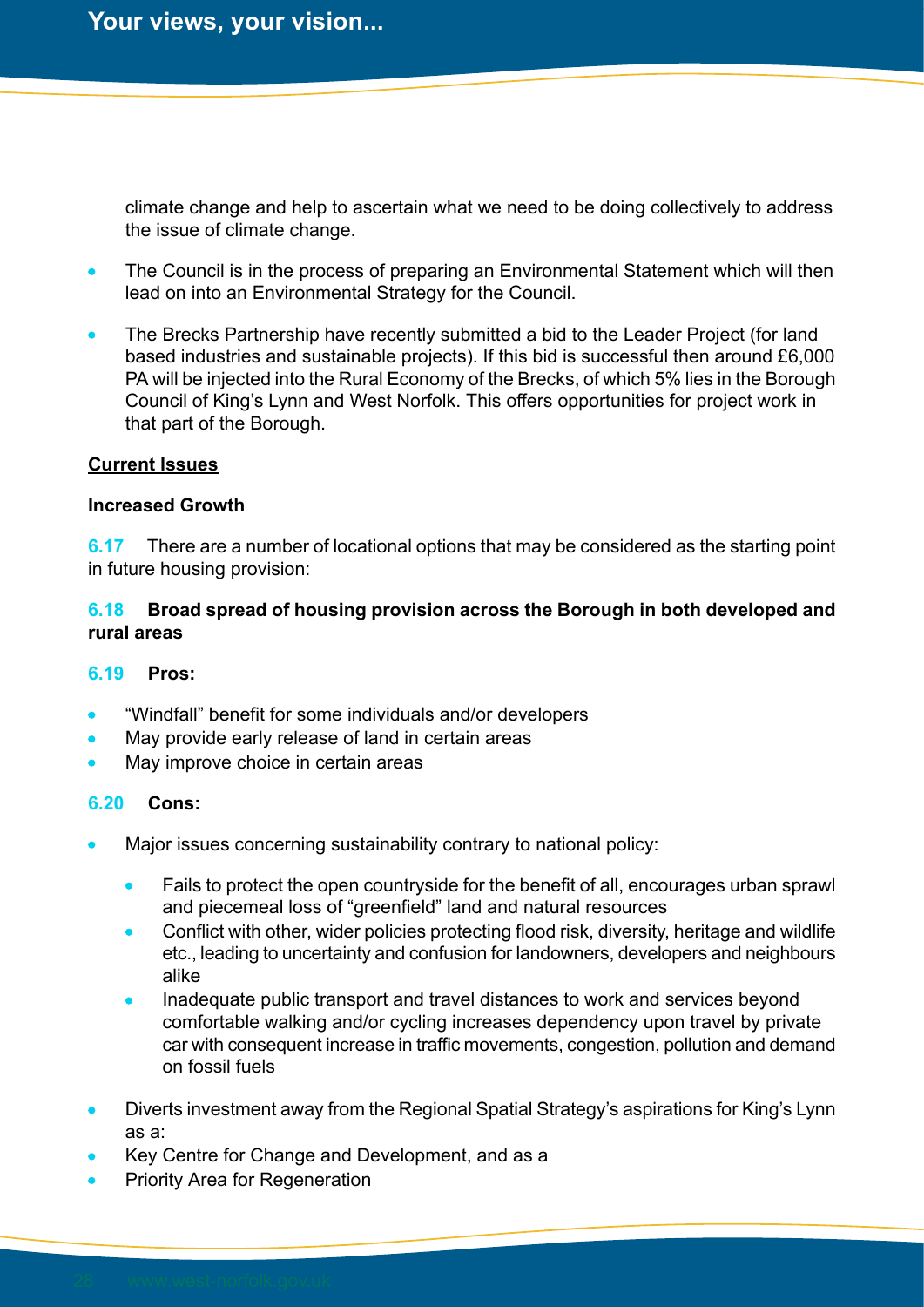- Similarly, does not support the Council's Urban Development Strategy
- Some villages may be "swamped" with pressure for new housing adversely affecting the adequacy of existing services and any potential for improvement
- Difficult to phase and ensure provision of adequate services, infrastructure and affordable housing in areas of identified local need

## **6.21 All development constrained within the existing towns of King's Lynn, Downham Market and Hunstanton**

## **6.22 Pros:**

- Protects the open countryside by restraining "greenfield" development  $\bullet$
- Optimises re-use of previously developed land
- Enables better integration with existing and proposed services, facilities and places of employment etc.
- Potential to integrate with and improve public transport, footpaths and cycleways

## **6.23 Cons:**

- Insufficient capacity to meet overall need while also taking into account restrictions of flood risk, and competing land-use needs of local services and local economy etc.
- Diverts investment away from the Regional Spatial Strategy's aspirations for King's Lynn as a:
	- Key Centre for Change and Development, and as a
	- Priority Area for Regeneration  $\bullet$
- Takes no account of affordable housing provision for identified local need
- Takes no account of existing services and facilities within villages
- Residents of Hunstanton and the villages continue to rely on increasing levels of commuting to workplaces etc. and servicing of local facilities by road traffic with associated increases in traffic movements, congestion, pollution and demand upon fossil fuels

## **6.24 Concentrate development in King's Lynn and Downham Market with lesser housing provision in Hunstanton and larger villages.**

## **6.25 Pros:**

- Protects the open countryside by restraining "greenfield" development
- Optimises re-use of previously developed land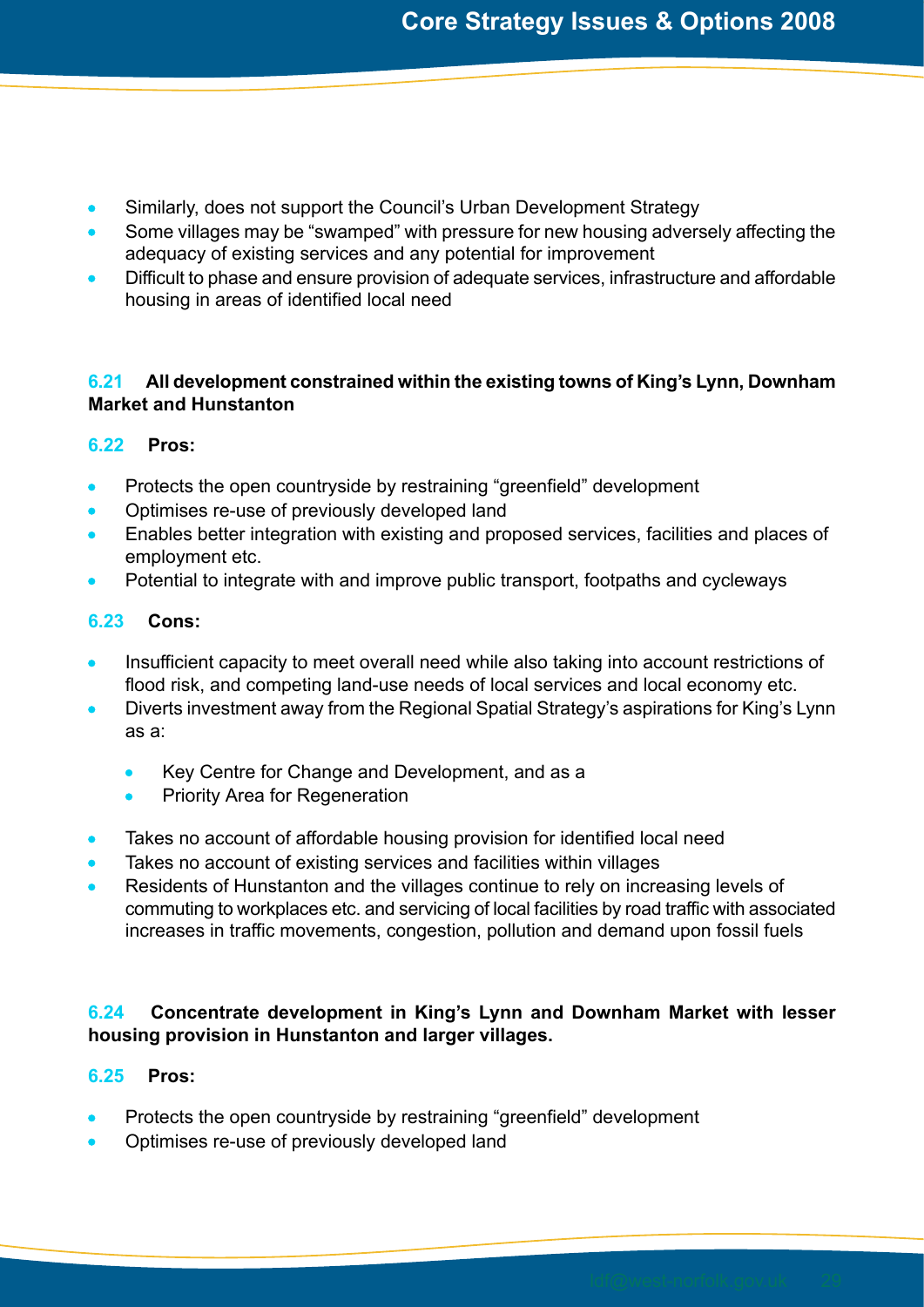- Enables better integration with existing and proposed services, facilities and places of employment etc.
- Potential to integrate with and improve public transport, footpaths and cycleways
- Acknowledges contribution made by existing local services and facilities

## **6.26 Cons:**

- Unlikely to provide sufficient capacity to meet overall need while also taking into account restrictions of flood risk, and competing land-use needs of local services and local economy etc. without conflicting with sustainability issues
- Diverts investment away from the Regional Spatial Strategy's aspirations for King's Lynn as a:
	- Key Centre for Change and Development, and as a
	- Priority Area for Regeneration
- Affordable housing provision for identified local need could be provided in the larger villages but there are issues of retention of stock and the village location may not meet the identified demand
- Residents of Hunstanton and the villages continue to rely on increasing levels of commuting to workplaces etc. and servicing of local facilities by road traffic with associated increases in traffic movements, congestion, pollution and demand upon fossil fuels
- Some villages may be "swamped" with pressure for new housing adversely affecting the adequacy of existing services and any potential for improvement

## **6.27 Concentrate development in and around both King's Lynn and Downham Market**

## **6.28 Pros:**

- Could generally support the Regional Spatial Strategy aspirations of King's Lynn as a
	- "Key Centre for Change and Development", and as a
	- Priority Area for Regeneration
- Supports the Council's Urban Development Strategy
- Encourages re-use of previously developed land
- Helps to protect the open countryside while providing for managed release of "greenfield" land
- Can enable better integration with existing services, facilities and places of employment etc.
- Potential to integrate with and improve public transport, footpaths and cycleways

## **6.29 Cons:**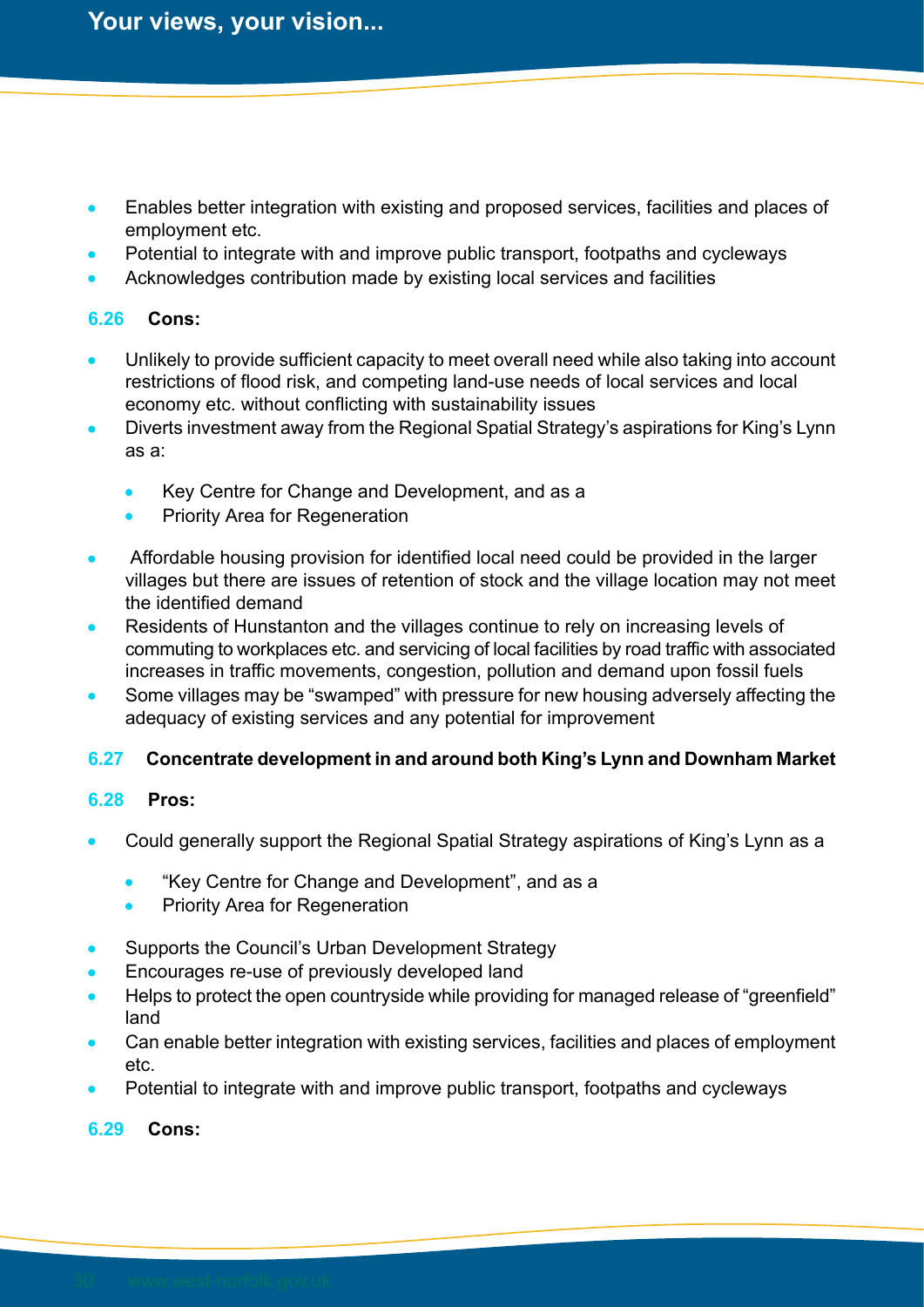- Downham Market has seen considerable expansion in recent years with some improvement to local services and facilities but these improvements are unlikely to be sufficient to support further expansion. Further expansion may swamp the level of service provision in the town.
- Extensive development in Downham Market will divert investment away from the Regional Spatial Strategy's aspirations for King's Lynn as a:
	- Key Centre for Change and Development, and as a
	- Priority Area for Regeneration
- Takes no account of affordable housing provision for identified local need
- Takes no account of existing services and facilities within villages
- Residents of Hunstanton and the villages continue to rely on increasing levels of commuting to workplaces etc. and servicing of local facilities by road traffic with associated increases in traffic movements, congestion, pollution and demand upon fossil fuels

**6.30 Concentrate development in and around King's Lynn with lesser housing provision in Downham Market. In villages having a basic level of local services and facilities:**

- **encourage re-use of brownfield sites while safeguarding local services, facilities and employment sites, and**
- **where the population is less than 3,000 support in principle a rural exception policy enabling provision of affordable housing in response to identified local need outside but near to the development boundary.**

## **6.31 Pros:**

- Supports the Regional Spatial Strategy aspirations of King's Lynn as a
	- "Key Centre for Change and Development", and as a
	- Priority Area for Regeneration
- Supports the Council's Urban Development Strategy
- Encourages re-use of previously developed land
- Enables Downham Market to consolidate while developing local services
- Helps to protect the open countryside while providing for managed release of "greenfield" land
- Can enable better integration with existing services, facilities and places of employment etc.
- Potential to integrate with and improve public transport, footpaths and cycleways
- Acknowledges the contribution made by local services and facilities in villages and seeks to protect employment sites from loss to further housing
- Accommodates affordable housing where there is identified local need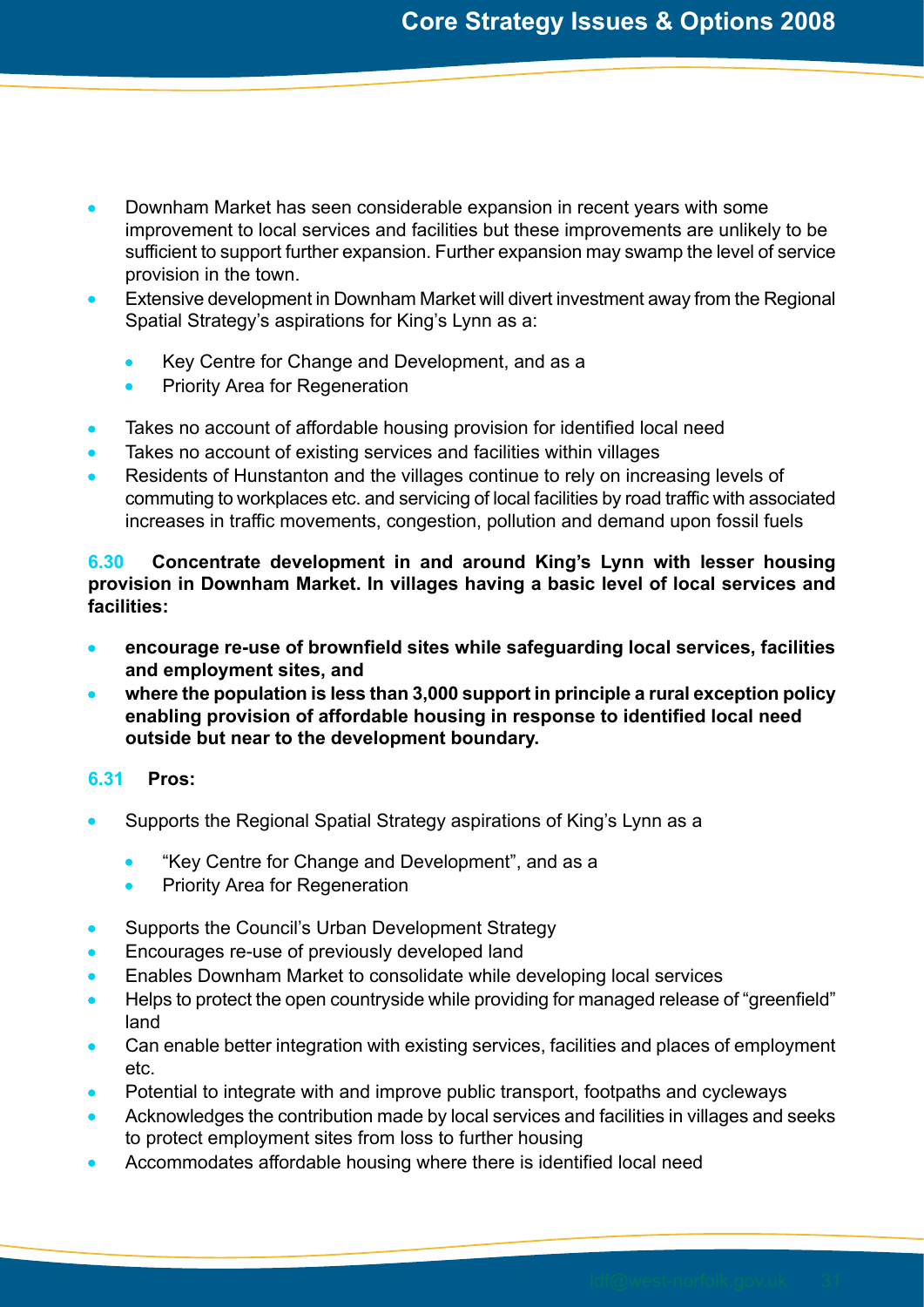## **6.32 Cons:**

- Some managed loss of "greenfield" land particularly around King's Lynn
- Not all "brownfield" sites in King's Lynn may be immediately available leading to earlier release of some "greenfield" land and diverting early investment from re-generation of the town
- An increased population concentrated in King's Lynn may require additional open land for sport and recreation outside of the town
- Efforts to safeguard existing employment sites in villages cannot guarantee economic security

**6.33** N.B. Previously Fenland DC has discouraged consideration of further housing development to the south east of Wisbech as that conflicted with it's own strategy to guide new housing west of the town. However, there are now indications that strategy is experiencing difficulties managing the flood risk and discussion between the two Authorities may need to recommence

**6.34** The locational options identify a number, if not all of the problems associated with unrestrained housing development within the villages. These range from one extreme of housing built in areas where there is no reasonable access to local services, community facilities or public transport; at the other extreme existing services and indeed the very character that makes villages attractive can be seriously affected by an inappropriate influx of new housing. The need is to balance demand against the future sustainability of local services, community facilities and employment opportunities.

**6.35** National policies are in place to ensure new housing development incorporates a proportion of "affordable housing" usually housing for rent managed by Housing Associations; this policy applies to village development as well as development in towns. The initial burden of providing affordable housing rests with the developer and costs may be prohibitive on smaller schemes. There may be instances of identified local need where it is appropriate to support the provision of affordable housing on sites that would not otherwise be acceptable for market housing.

**6.36 In the open countryside and in villages and hamlets lacking reasonable access to local services, community facilities or public transport, new housing should not be permitted except in exceptional circumstances e.g. replacement of an existing dwelling, or where there is a key critical need associated with existing employment, or to maintain a historically or visually important building in productive occupation where there is no viable alternative option.**

## **6.37 Pros:**

- Allows replacement of existing dwellings
- Provides for key workers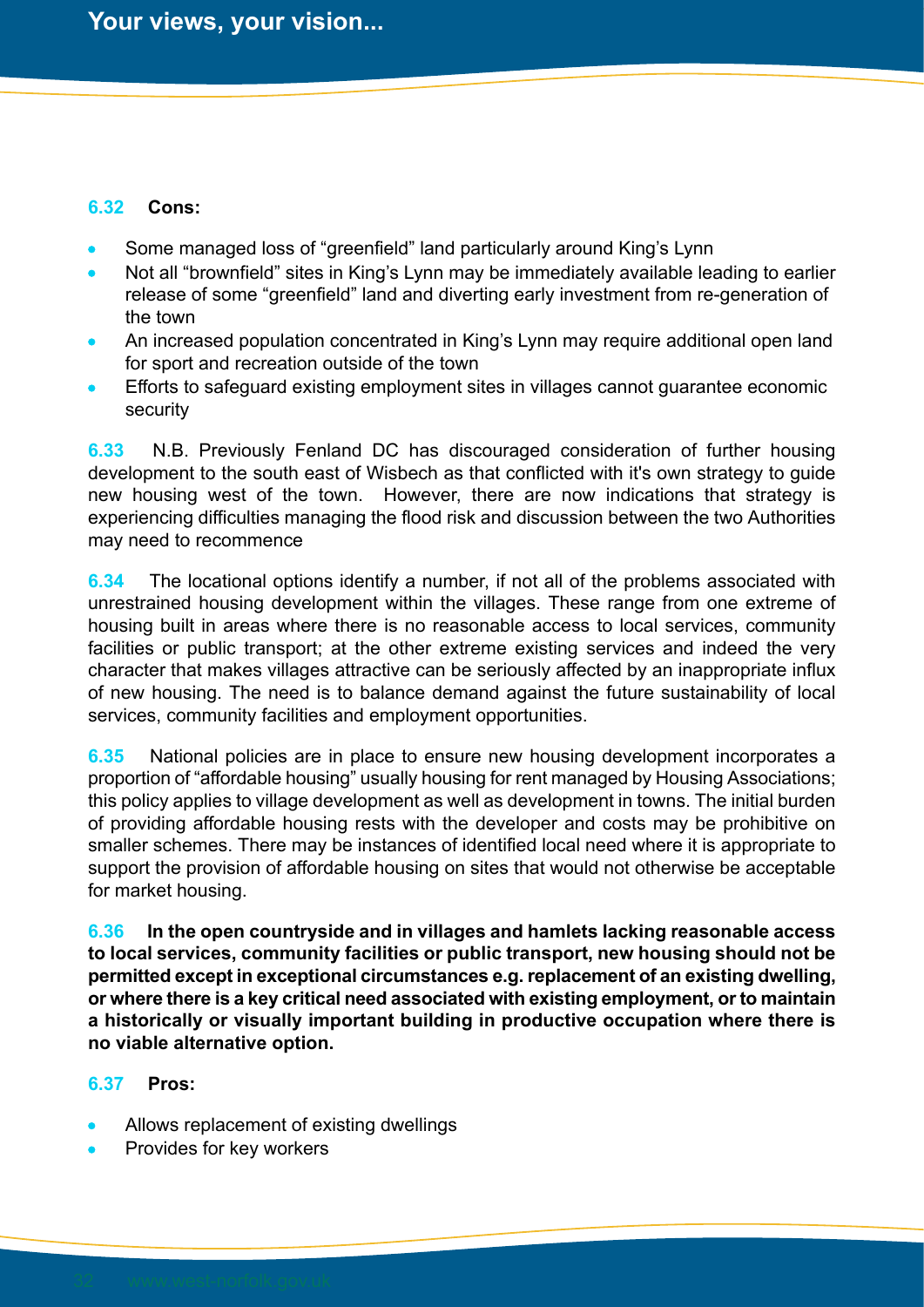- Enables conversion of important buildings where there is no viable alternative economic  $\bullet$ use
- Encourages continued productive use of sites without exacerbating existing problems associated with absence of reasonable access to local services, community facilities or public transport

## **6.38 Cons:**

Does not improve the availability of local services, community facilities or public transport

**6.39 In villages benefiting with local services, community facilities and public transport, housing provision on previously developed land will be considered where it can be established that the scale and nature of the housing proposed will not prejudice the future sustainability of local services and community facilities, and the proposal does not remove previously productive employment sites without first demonstrating the absence of a market demand**

## **6.40 Pros:**

- Allows continuing renewal of housing stock within villages best suited to accommodate new housing and housing at higher densities
- Seeks to protect local employment sites
- Protects greenfield sites adjoining the developed areas

## **6.41 Cons:**

- Does not improve the availability of local services, community facilities or public transport
- Does not guarantee the retention of local employment opportunities

**6.42 In villages of less than 3,000 population but benefiting with local services, community facilities and public transport, consideration will be given in instances of identified local need to the provision of affordable housing on small greenfield sites immediately adjoining or very close to developed areas**

## **6.43 Pros:**

Allows for the provision of affordable housing in areas which would otherwise be unable to serve local need

## **6.44 Cons:**

- Housing is excluded from "right-to-buy" provisions
- Occupation must be limited to local residents or those who have an existing family or employment connection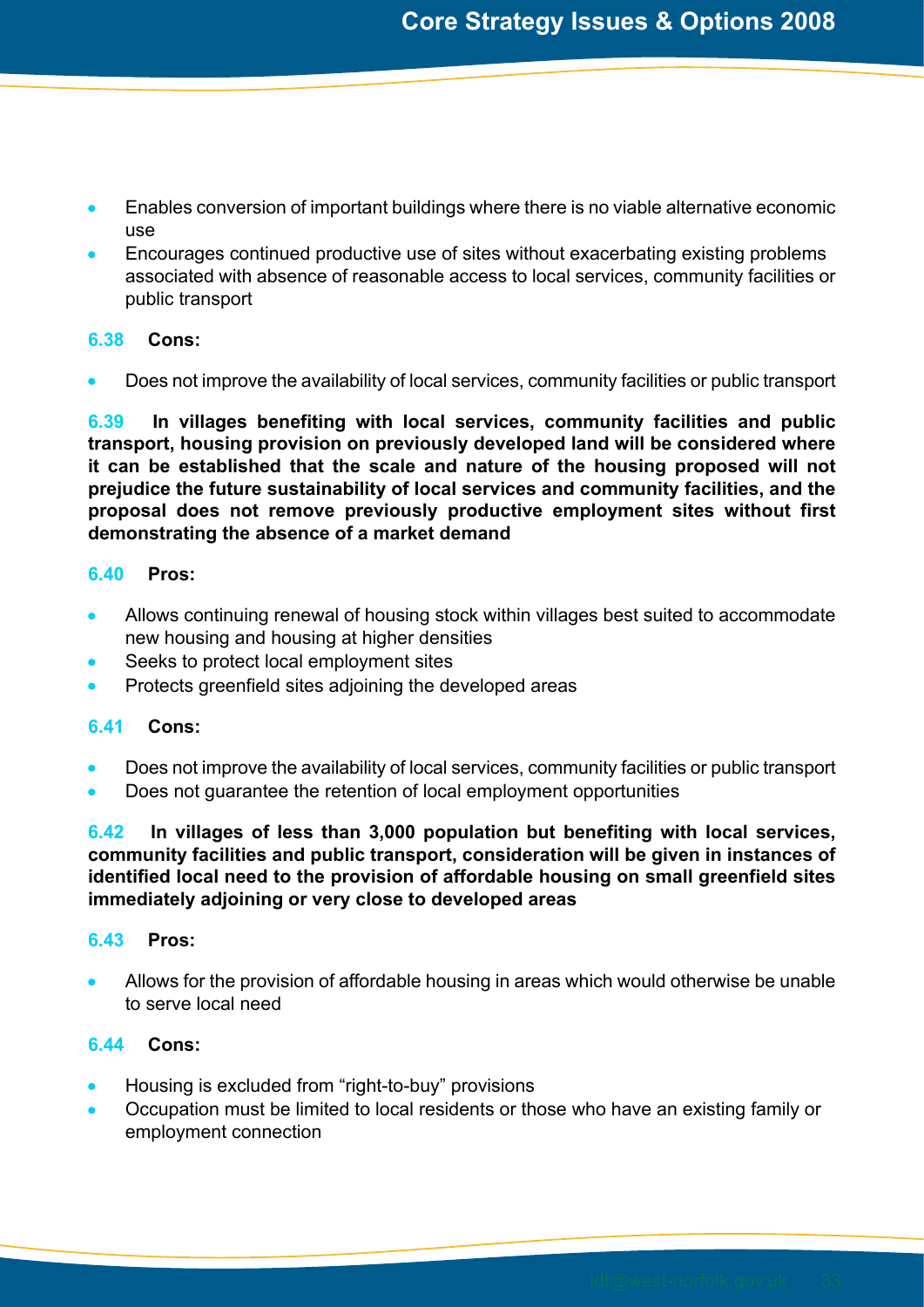#### **Impact of growth on natural resources**

**6.45** The expected level of growth in the Borough is such that there will be huge impacts on our landscape and wildlife.

**6.46** Sensitive habitats and species could be at risk from becoming isolated in the wider landscape and in time species which do not have a healthy ecosystem will decline and eventually be lost.

**6.47** If we are to see an increase in population, development and traffic then sensitive areas such as our designated sites, the Wash and the AONB will need to be protected, and opportunities for linking areas of green spaces within development should be sought.

**6.48** The planning system already protects internationally and nationally designated sites of nature conservation. These sites being Ramsar sites, Special Areas of Conservation (SAC's), Special Protected Areas (SPA's), Sites of Special Scientific Interest, (SSSI's) and National Nature Reserves (NNR's). The Borough's Sustainability Appraisal and Habitat Regulation Assessment will ensure that issues will be identified which may have an effect on these sites and where possible avoided completely or mitigated for.

**6.49** Planning Policy Statement 9 Biodiversity and Geological Conservation and the Natural Environment and Rural Communities Act also places responsibility on Local Authorities to protect designated and local areas of nature conservation.

**6.50** However it is our local sites and County Wildlife Sites (CWS) which will suffer the immediate consequences of increased development. A Green Infrastructure Plan will ensure that more local sites can be created, enhanced and protected.

**6.51** Brownfield land in the Borough is most at risk from development, however some brownfield sites are more diverse in terms of their biodiversity then agricultural greenfield space which in some cases have no biodiversity value. However the Borough does have some of the best agricultural land in the Country and protection of this resource is crucial especially in light of changes in the agricultural sector. There is a chance that if the Borough develops a sizable amount of brownfield land then when this runs at a premium some greenfield land may be lost to development.

**6.52** Growth Point Status may bring with it very favourable opportunities for habitat creation and enhancement both within development areas and in the wider countryside. Developers should be encouraged to see the need for attractive green space which is not simply large areas of grass but could be areas created for biodiversity value such as wetland areas, heaths and woodlands. These could be secured through Section 106 Agreements and managed by local communities, farmers the land owners or organisations such as Natural England and the Norfolk Wildlife Trust could take an active role.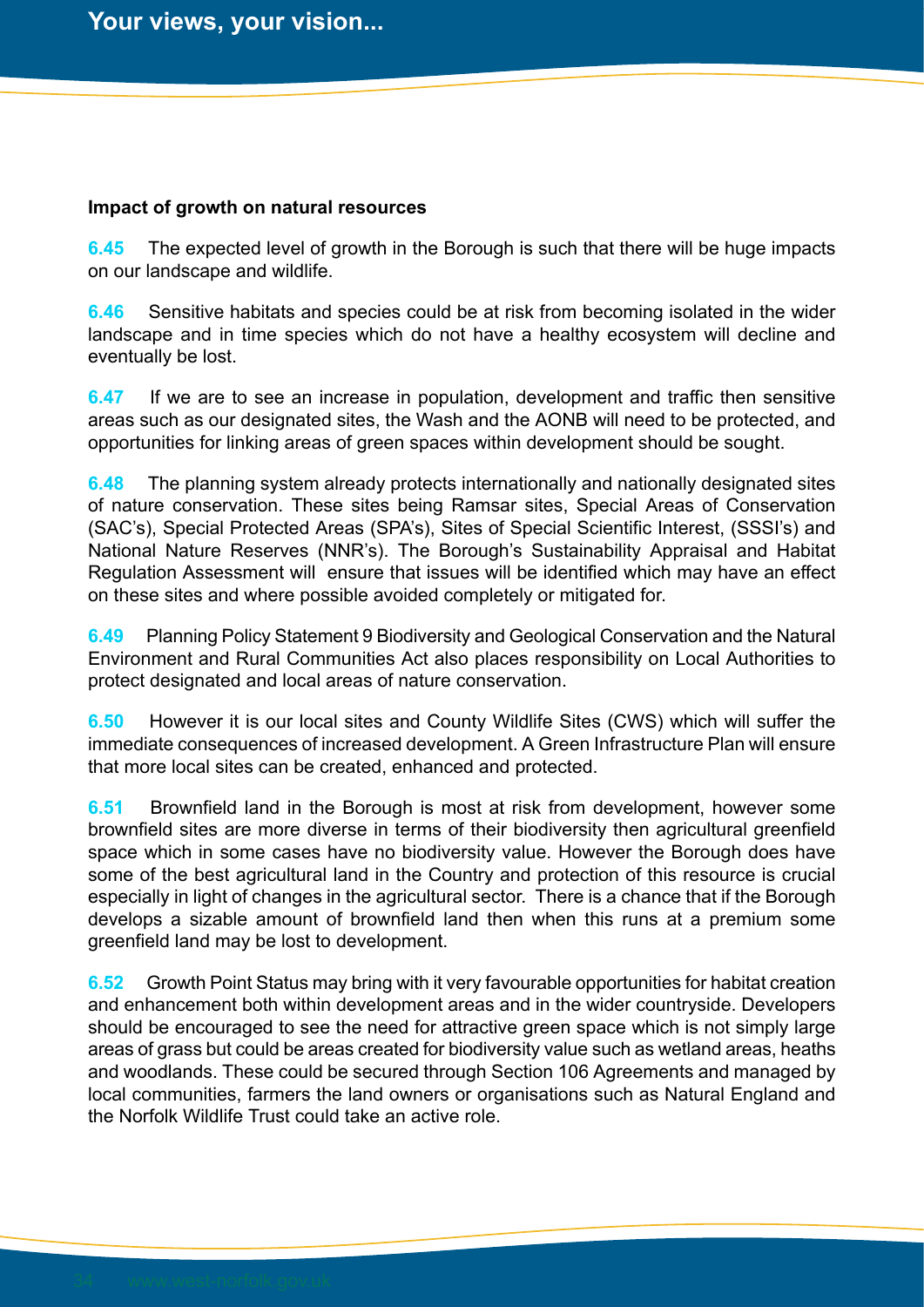**6.53** By creating a healthy ecological network we will not only safeguard our more fragile species and habitats from disturbance but also provide more areas for quiet recreation, benefiting local people and visitors to the area.

## **Option ENV 1**

**6.54** As many of our designated sites and much of the tourism industry is based around the unique natural quality of the Area of Outstanding Natural Beauty, blanket protection will be applied to the AONB. No further development will take place here to ensure that the levels of growth in the Borough do not impact on the quality of the designation. Only in very exceptional circumstances where there is a real public need and benefit should development take place and this will need to include an assessment and methods of mitigation.

## **Option ENV 2**

**6.55** An area of accessible green space close to the town will be protected from development and enhanced to offset for the loss of small natural areas lost to development. This area will provide opportunities for quiet recreation, education and help to meet Biodiversity Action Plan targets. This area will be a flagship project in the Green Infrastructure study and will receive funding from international funding bodies. The future management of such a site will be dependant on a variety of organisations taking an interest including the Borough, private landowners, and organisations such as the Norfolk Wildlife Trust, Natural England, the Internal Drainage Board, Environment Agency and the County Council.

## **Option ENV 3**

**6.56** Creation of several small scale accessible green spaces will be protected from development and enhanced to offset for the loss of small natural areas lost to development. These areas will provide opportunities for quiet recreation, education and help to meet Biodiversity Action Plan targets. The future management of such a site will be dependant on a variety of organisations taking an interest including the Borough, private landowners, and organisations such as the Norfolk Wildlife Trust, Natural England, the Internal Drainage Board, Environment Agency and the County Council.

## **Option ENV 4**

**6.57** All new development will have land set aside for green space or ecological networks. Developer funded open space provision can help to offset for the loss of local areas of biodiversity. This will be secured through Section 106 agreements and will be the responsibility of the developer to ensure management of the sites is maintained in the long term.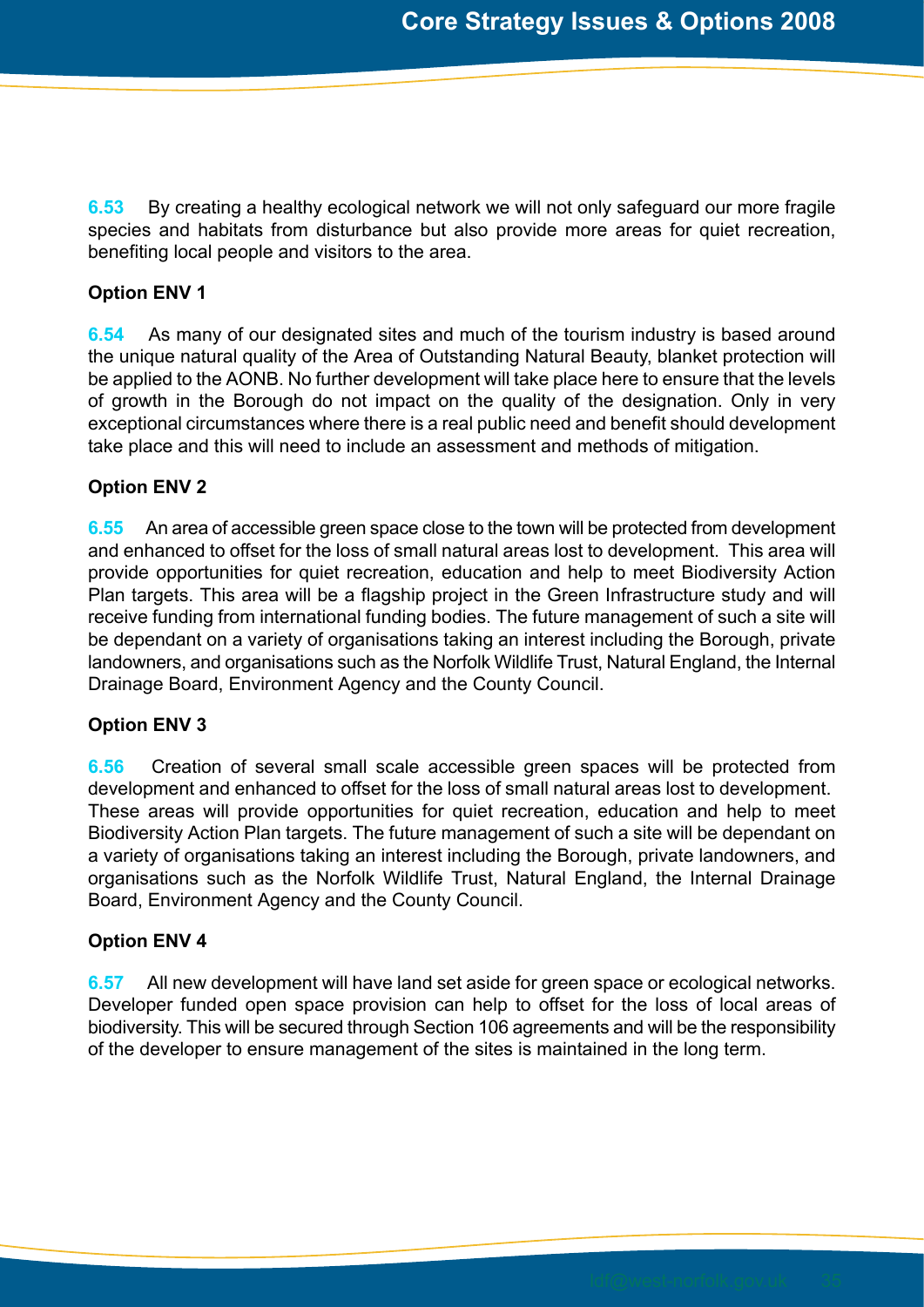## **Option ENV 5**

**6.58** Developers will be encouraged under PPS9 and the NERC act to safeguard and enhance areas for biodiversity within new development, however no specific areas in the Borough will be safeguarded from development in the Local Development Framework.

## **Flood Risk, Coastal Erosion and Climate Change**

**6.59** It is a certainty that the climate is changing and to adapt to this there will need to be changes made in the way in which some areas are managed, where development can be better sited and how we can protect more vulnerable areas and species.

**6.60** Land will be lost to the sea due to increased storm surges, sea levels and more extreme weather conditions. The risk of flooding and droughts will increase and sensitive species and habitats will be disturbed by the changes in temperature and more intensive visitor pressure on designated areas such as the North Norfolk Coast as the climate becomes warmer.

**6.61** As Hunstanton Cliffs are important in terms of their geology, biodiversity and as a striking landmark to Norfolk it is vital that they are monitored as part of the Shoreline Management Plan.

**6.62** The pressures facing the agricultural industry in the Borough in light of the changes to the climate will cause serious issues to local farmers and landowners. Norfolk land has been drained for hundreds of years and this has resulted in more effective land management and reduced risk of fluvial flooding. Working together with the Environment Agency and the Internal Drainage Board will be paramount in addressing flood risk.

**6.63** The Norfolk landscape will change as certain species will not be able to withstand the wetter winters, warmer summers and extreme floods and droughts. Therefore new species could emerge in time and will need protection in some circumstances and removal possibly in others.

**6.64** Localised flooding events will be more frequent and extreme and this will impact on the local communities, particularly if the community is in a more remote location and there is limited infrastructure and access, in particular the settlement of Welney. In areas where localised flooding prohibits residents from travelling into and out of the settlement then further development could be restricted.

**6.65** There are oppurtunities however if we can adapt to the changes. A warmer climate will bring more tourists and money into the Borough. Farmers can diversify into other crops which will give the industry more choices. The emerging Shoreline Management Plans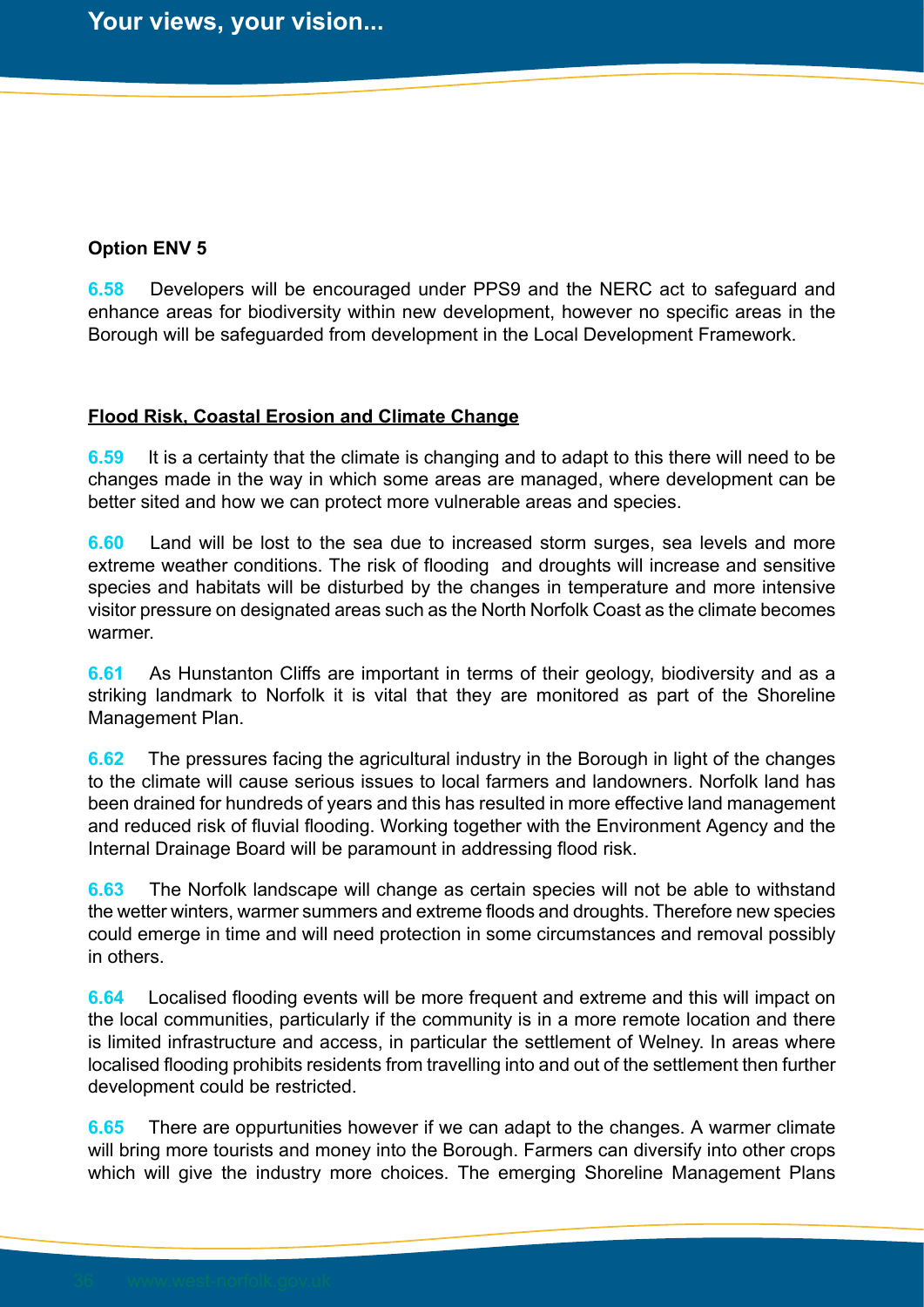(SMP's) will give Local Authorities the opportunity to address and plan for long term issues associated with climate change. Also new habitats will be created where the Environment Agency will have to compensate for any loss due to changes in coastal management.

## **Option ENV 6**

**6.66** Through the Shoreline Management Plan aim to move towards areas of 'naturally functioning coastline'. This will impact on some homeowners and on our designated sites therefore compensatory measures will need to be put in place.

## **Option ENV 7**

**6.67** Through the Shoreline Management Plan move towards short to medium term flood defence including 'holding the existing line'. As the extent to which the coast line will be affected is not known, measures can be taken to adapt until there is a clearer picture of what needs to be done. Consideration when siting development in high risk areas of flooding will be needed to ensure that properties will not be affected by changes in the longer term.

## **Option ENV 8**

**6.68** Through the Shoreline Management Plan move towards long term flood defence measures. This would include protection of areas needed for compensatory habitat and no development in areas of high fluvial and tidal flood risk. In exceptional circumstances where development is proposed in areas prone to flooding, the sequential test will need to be applied.

## **Growth of Renewables Industry**

**6.69** Government targets to generate 20% of our electricity by renewable sources by 2020 as well as changes in the agricultural market have led to an increase in renewable applications.

**6.70** Mixed opinions on the efficiency and sitting of renewable installations, as well as possible impacts on wildlife and visual intrusion means that a clear and consistent approach needs to be formulated to ensure fair and reasoned determinations of applications.

**6.71** The Department of Trade and Industry determine any application over the 50MW threshold, anything under is determined by the local planning authority.

**6.72** Renewable energy developments should be supported in principle providing the scale, siting or cumulative effect does not adversely affect the environmental, social and economic benefits.